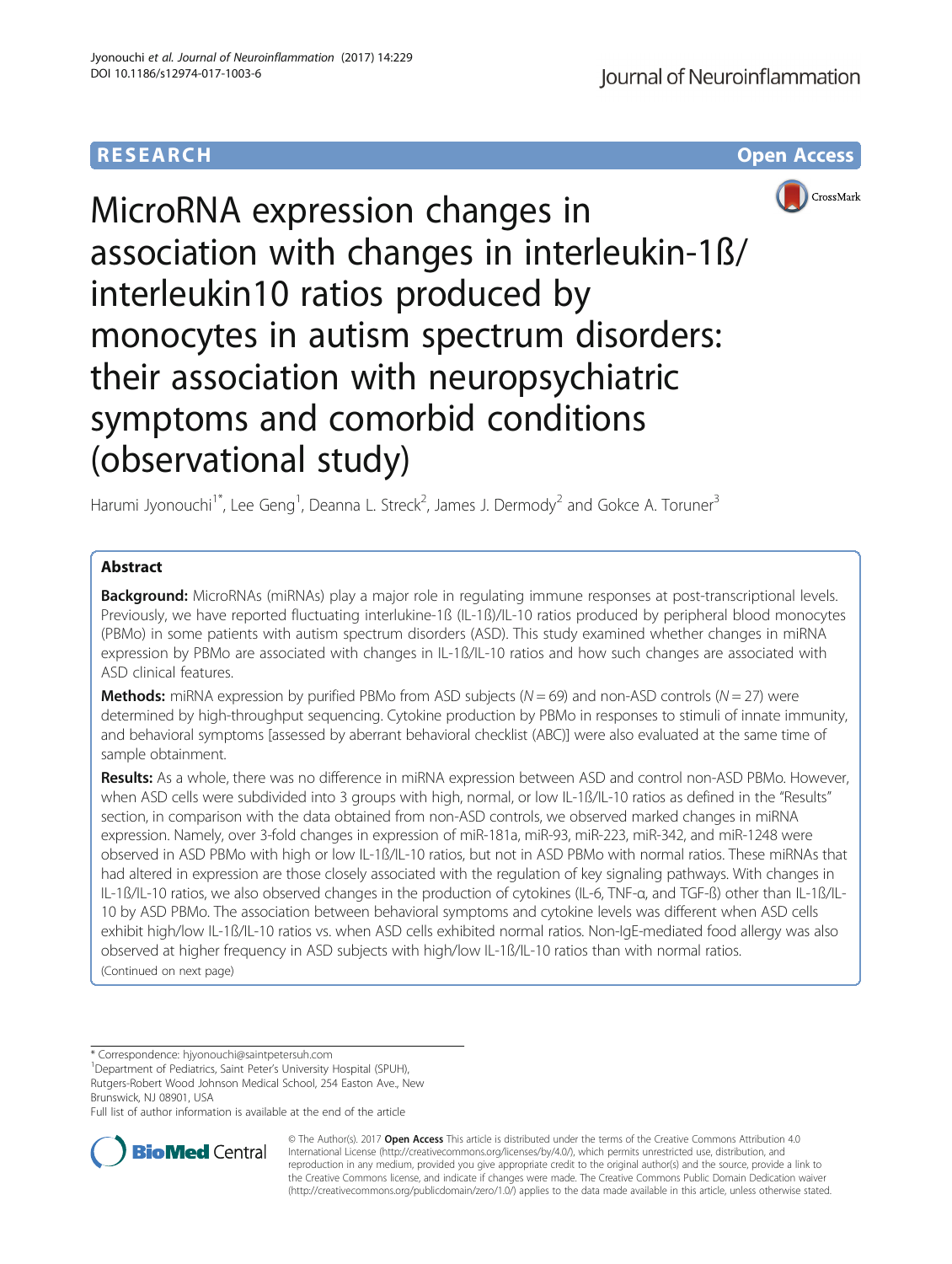#### (Continued from previous page)

**Conclusions:** Changes in cytokine profiles and miRNA expression by PBMo appear to be associated with changes in ASD behavioral symptoms. miRNAs that are altered in expression in ASD PBMo with high/low IL-1ß/IL-10 ratios are those associated with inflammatory responses. Changes in IL-1ß/IL-10 ratios along with changes in miRNA expression may serve as biomarkers for immune-mediated inflammation in ASD.

Keywords: Autism spectrum disorder (ASD), MicroRNA (miRNA), Interleukin-1ß (IL-1ß), Interleukin-10 (IL-10), Monocytes, Neuroinflammation

### Background

Autism spectrum disorder (ASD) is a behaviorally defined syndrome, encompassing markedly heterogeneous subjects. In addition to their core behavioral symptoms, ASD patients frequently suffer from various co-morbid conditions. GI symptoms and sleep disorders have been most frequently described [[1, 2\]](#page-12-0). The presence of co-morbid conditions can affect ASD behavioral symptoms, partly through pain and discomfort [\[3, 4](#page-12-0)]. Therefore, it is difficult to separate the effects of co-morbid conditions on their behaviors from ASD core behavioral symptoms, unless their symptoms are carefully monitored over time with concurrent optimal management of co-morbid conditions.

The presence of multiple co-morbid inflammatory conditions affecting organs other than the brain may be a clue in understanding the versatile clinical features exhibited by some ASD subjects. Since most inflammatory conditions are mediated by the immune system, such ASD patients as described above may have underlying immune-mediated inflammation, affecting both the brain and other organs. In fact, a role of immunemediated inflammation has been implicated with the onset and progress of ASD by multiple researchers [\[5](#page-12-0), [6](#page-12-0)]. However, it has been difficult to elucidate how the immune system plays a role in ASD pathogenesis, since there are many immune abnormalities reported in ASD, affecting almost every arm of the immune system [[6, 7\]](#page-12-0).

In this regard, results from animal models of autism have provided important clues. The best studied animal model of autism is the maternal immune activation (MIA) model [[8\]](#page-12-0). In this model, innate immune activation via sterile stimulants, such as endotoxin, during a critical period of pregnancy, cause changes in the brain and development of ASD like behaviors in offspring [\[8](#page-12-0)]. These results indicate a role of innate immunity in some ASD patients. We have also reported fluctuating changes of innate immune responses in a subset of ASD children, most notable in levels of interleukin (IL)-1ß and IL-10 produced by peripheral blood monocytes [[9\]](#page-12-0). Recently, an animal model of idiopathic autism was developed through conditional mutation of phosphatase and tension homolog (PTEN), causing germline mislocalization of PTEN [[10\]](#page-12-0). In this model, the authors report progressive disruption of neural gene expression, affecting both the immune and the synaptic pathways over a time, resulting in histological evidence of neuroinflammation [[10\]](#page-12-0). Apart from the brain, PTEN protein has been shown to exert a crucial role in coordinating phosphatase activities, affecting differentiation and function of regulatory T (Treg) cell and mitochondrial fitness [[11](#page-12-0)]. In humans, PTEN mutation could lead to auto-inflammatory and autoimmune symptoms through over-activation of T cells, in addition to impaired immune responses [[12\]](#page-12-0). Interestingly, PTEN expression is regulated by innate immune responses partly through regulation of microRNA (miRNA) expression. For example, miR-181a is found to regulate T cell activation by upregu-lating PTEN [[13\]](#page-12-0).

In this study, we hypothesized that changes in cytokine expression profiles by peripheral blood monocytes (PBMo), especially changes in IL-1ß/IL-10 ratios, are associated with changes in miRNA expression, possibly affecting PTEN-regulated signaling pathways in monocytes, as shown in T cells. In addition, we also hypothesized that changes in such cytokine profiles and miRNA expression are closely associated with behavioral symptoms and co-morbid inflammatory conditions in ASD subjects who reveal fluctuating changes in cytokine production by monocytes (especially IL-1ß and IL-10). To test our hypotheses, in ASD subjects, we studied monocyte cytokine profiles, miRNA expression, and behavioral symptoms assessed at the time of sample obtainment. In those with fluctuating behavioral symptoms, the above described parameters were assessed at multiple data points, if possible. Our results support our hypotheses that changes in miRNA expression parallels to changes in IL-1ß/IL-10 ratios in ASD subjects. Such changes were also associated with changes in associations between behavioral symptoms and monocyte cytokine levels.

### Methods

### Study subjects

The study followed the protocols approved by the Institutional Review Board at our institution Saint Peter's University Hospital (SPUH), New Brunswick, NJ, USA.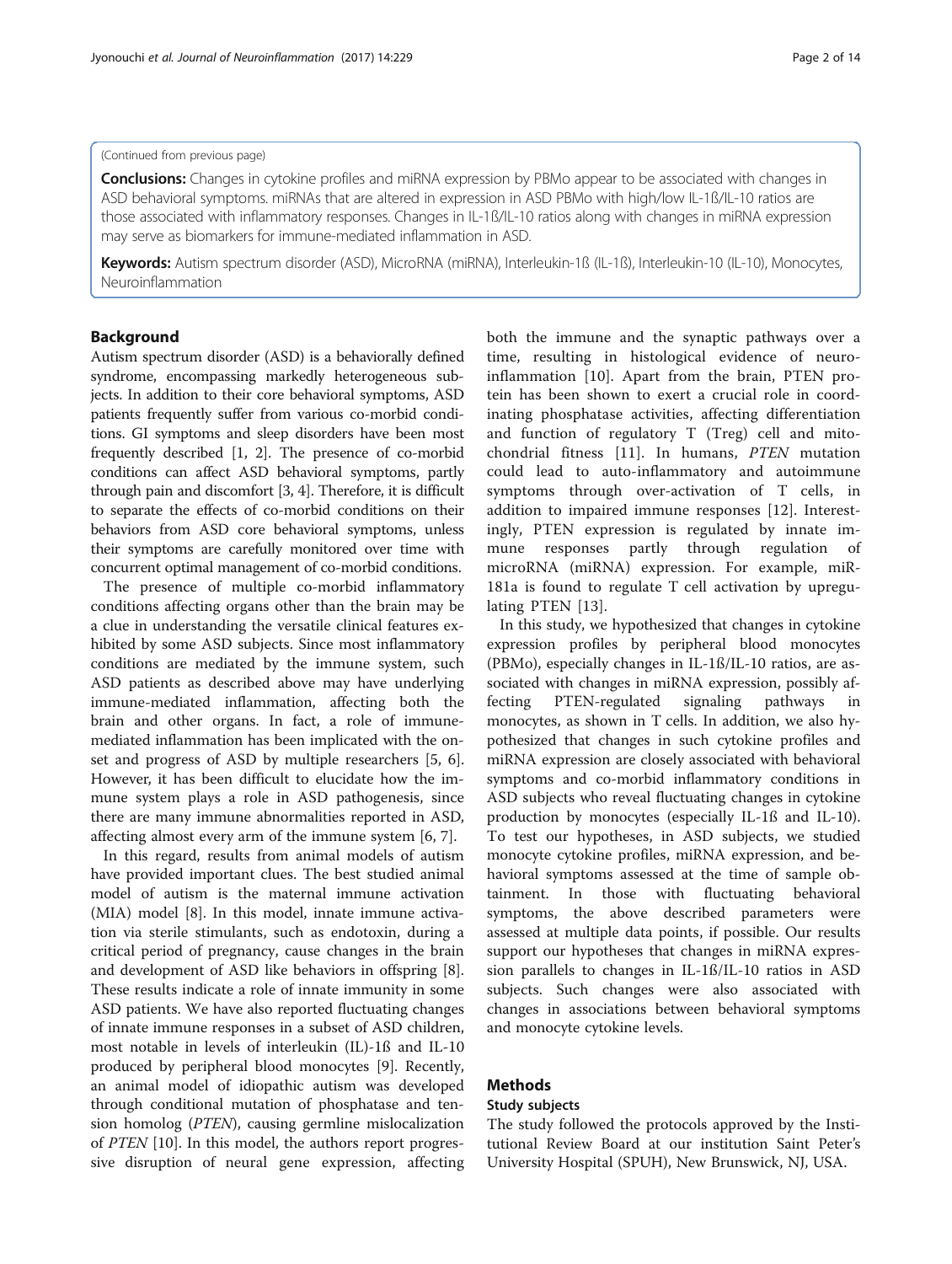### ASD subjects

ASD subjects were recruited in the Pediatric Allergy/ Immunology Clinic. Diagnosis of ASD in the study subjects was made at various autism diagnostic centers, including ours. The ASD diagnosis was based on the Autism Diagnostic Observation Scale (ADOS) and/or Autism Diagnostic Interview-Revisited (ADI-R) and other standard measures. For those who lack verification of ASD diagnosis, the ADOS and/or ADI-R were administered to confirm the diagnosis. Any subjects with deafness/blindness; any motor disability, such as cerebral palsy; or medical conditions with known gene mutations were excluded from the study. ASD subjects were also evaluated for their behavioral symptoms and sleep habits with the use of previous validated questionnaires, the Aberrant Behavior Checklist (ABC) [[14\]](#page-12-0) and the Children's Sleep Habits Questionnaires (CSHQ) [[15\]](#page-12-0), respectively. Information regarding cognitive activity and adaptive skills were obtained from previous school evaluation records, documenting cognitive activity (by standard measures such as Woodcock-Johnson III test) and adaptive skills (by standard measures such as Vineland Adaptive Behavior Scale (VABS) [\[16](#page-12-0)]. These were data documented within 1 year of enrollment to the study. In some ASD patients, adaptive skills were also assessed by VABS in the clinic.

#### Non-ASD controls

Typically developing, non-ASD control subjects were ecruited in the Pediatric Allergy/Immunology Clinic.

Demographic information of the study subjects is summarized in Table 1.

#### Diagnosis of food allergy (FA)

IgE-mediated FA was diagnosed with reactions to offending food, by affecting skin, GI, and/or respiratory tract immediately after intake of offending food (within 2 h), supported by prick skin testing (PST) reactivity, and/or the presence of food allergen-specific IgE in the serum. Non-IgE-mediated food allergy (NFA) was diagnosed with resolution of GI symptoms following implementation of a restricted diet (i.e., avoidance of offending food), and recurrence of symptoms upon re-introduction of offending

|  |  | Table 1 Demographic information of the study subjects |  |  |  |  |
|--|--|-------------------------------------------------------|--|--|--|--|
|--|--|-------------------------------------------------------|--|--|--|--|

| Study group                 | Age (year)<br>Median<br>(range) | Gender<br>(male/<br>female) | Ethnicity                        |
|-----------------------------|---------------------------------|-----------------------------|----------------------------------|
| ASD subjects $(N =$<br>69)  | $11.8(2.8 -$<br>27.0            | 52:16                       | 1 AA, 6 Asians, 2 mixed,<br>90 W |
| Normal control (N<br>$= 27$ | $10.1(3.6 -$<br>27.0            | 16:11                       | 3 Asians, 2 mixed, 22 W          |

Abbreviations: AA African American, ASD autism spectrum disorder, W Caucasian

food, following the Food Allergy Diagnostic Guidelines [[17](#page-12-0)]. NFA patients are per definition, nonreactive to PST, and negative for food allergen-specific, serum IgE [\[17\]](#page-12-0).

### Diagnosis of asthma and allergic rhinitis

Allergic rhinitis (AR) and allergic conjunctivitis (AC) were diagnosed with positive PST reactivity, and/or the presence of allergen-specific IgE in the serum, accompanied by clinical features consistent with AR and AC [[18, 19](#page-12-0)]. Asthma diagnosis was based on the guidelines from the Expert Panel Report 3 [\[20\]](#page-12-0). Asthma, without PST reactivity to allergens and/or allergen-specific IgE antibodies, was categorized as non-atopic asthma [[19](#page-12-0)].

### Antibody deficiency syndrome

Specific polysaccharide antibody deficiency (SPAD) was diagnosed by the absence of detectable antibody (Ab) titers (more than 1.3  $\mu$ g/mL) to more than 11 of 14 serotypes of Streptococcus pneumonia, following a booster dose of Pneumovax® [[21\]](#page-12-0), a standard diagnostic measure for SPAD.

### Sample obtainment

Peripheral blood (PB) samples were obtained by venipuncture after the obtainment of informed consent. Efforts were made to obtain the PB samples at the time of routine blood work in order to minimize the numbers of venipuncture in all the study subjects. For the non-ASD control subjects, only 1 sample was obtained. For ASD subjects with fluctuating behavioral symptoms and varying GI symptoms, we attempted to obtain at least 2 samples, one when behavioral symptoms were at what was considered their baseline and another when parents reported exacerbation of behavioral symptoms. Venipuncture was conducted by the physician, and if requested, the site of venipuncture was numbed by applying a topical lidocaine/ prilocaine cream (EMLA® cream).

### Cell cultures

Peripheral blood mononuclear cells (PBMCs) were isolated by Ficoll-Hypaque density gradient centrifugation. PBMo were purified by negatively selecting PBMo depleting T, B, natural killer, and dendritic cells from PBMCs, using magnetic beads labeled with anti-CD3, CD7, CD16, CD19, CD56, CD123, and glycophorin A (monocyte separation kit II human, MILTENYI BIOTEC, Cambridge, MA).

Cytokine production by PBMo was assessed by incubating purified PBMo  $(2.5 \times 10^5 \text{ cells/ml})$  overnight with a Toll-like receptor (TLR)4 agonist (LPS; 0.1 μg/ml, GIBCO-BRL, Gaithersburg, MD), a TLR2/6 agonist (zymosan; 50 μg/ml, Sigma-Aldrich, St. Luis, Mo), a TLR7/8 agonist (CL097, water-soluble derivative of imidazoquinoline, 20 μM, InvivoGen, San Diego, CA), and a dectin 1 agonist [heat killed Candida albicans as a source of ß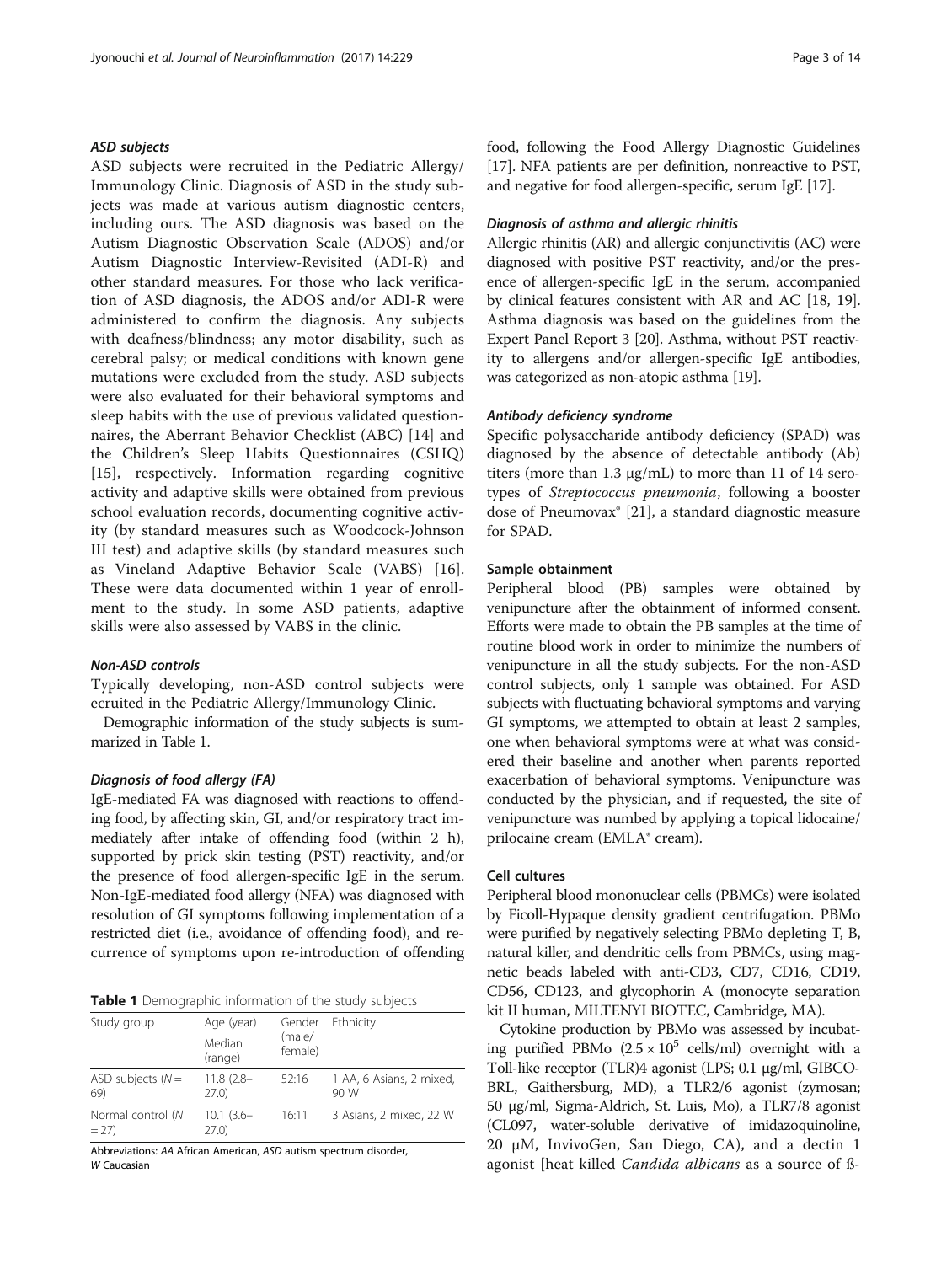<span id="page-3-0"></span>lactam  $(10^9 \text{ cells/ml}) - 10 \text{ µl/ml}$ , InvivoGen] in RPMI 1640 with additives as previously described [\[22](#page-12-0)]. Overnight incubation was adequate to induce the optimal responses in this setting.

Levels of pro-inflammatory [tumor necrosis factor-α (TNF-α), interleukin-1ß (IL-1β), IL-6, IL-12p40, and IL-23] and counter-regulatory [IL-10, transforming growth factor-ß (TGF-ß), and soluble TNF receptor II (sTNFRII)] cytokines in the culture supernatant were measured by enzyme-linked immuno-sorbent assay (ELISA). The ELISA OptEIA™ Reagent Sets for IFN-γ, IL-1ß, IL-5, IL-6, IL-10, IL-12p40, and TNF-α (BD Biosciences) and for sTNFRII, IL-17 (IL-17A), and TGF-ß were obtained from BD Biosciences and R&D (Minneapolis, MN), respectively. IL-23 ELISA kit was purchased from eBiosciences, San Diego, CA. Intra- and intervariations of cytokine levels were less than 5%.

#### Sequencing of miRNA

miRNAs were extracted using the miRNAeasy kit (Quiagen, Valencia, CA). The bar-coded small RNA libraries were prepared with Ion Total RNA-Seq Kit V2 (Life Technologies, Grand Island, NY) and Ion Xpress™RNA-Seq Barcode 1-16 Kit (Life Technologies). For template preparation, generated libraries were clonally amplified and beaded using the Ion One Touch 2 system (Life Technologies). The resulting templates were sequenced using Ion 318 chips (life Technologies). Sequence reads were processed in the Torrent Server v4.4 (Life Technologies) and exported to the STRAND NGS 2.7 (Strand Genomics, Inc., San Francisco, CA) for data analysis. After purification of miRNA in the PI's laboratory, miRNA profiling was conducted under the supervision of Drs. J. Dermody and Gocke Toruner, coauthors, at the Institute of Genomic Medicine, Rutgers-NJMS. The difference of miRNA expression between groups as fold differences, and heat map analysis with the use of Z-scores was performed with the use of the software Strand NGS® (Strandngs, San Francisco, CA).

### miRNA target gene analysis

For determining the targeted genes by specific miRNAs, microRNA Data Integration portal (mirDIP) was used (<http://ophid.utoronto.ca/mirDIP/index.jsp>) [[23\]](#page-12-0).The putative gene targets with integrated score of 0.3 and higher were further analyzed using Database for Annotation, Visualization and Integrated Discovery (DAVID) ([https://david.ncifcrf.gov/home.jsp\)](https://david.ncifcrf.gov/home.jsp) [\[23](#page-12-0)]. Functional annotation analysis was performed to see enrichment for genes belonging to specific KEGG [\[24](#page-12-0)] pathways and UniProt and gene ontology keywords. Only categories scored  $p < 0.05$  after Benjamini-Hochberg multiple hypothesis correction were reported as significant in the "Results" sections. All data associated with analysis can be found in the Additional files.

#### Statistical analysis

For comparison of cytokine/ABC score values within the several groups, the one-way analysis of variance (ANOVA) was used if the data distributed normally. If the data are not normally distributed, difference in multiple groups was analyzed by Kruskal-Wallis test. For differences in frequency between the two groups, Fisher's exact test was used. For correlation of two data sets, Spearman's test was used. A  $p$  value of < 0.05 was considered nominally significant.

### Results

### Subgrouping ASD samples on the basis of IL-1ß/IL-10 ratios produced differences of miRNA expression in ASD monocytes

Previously, we have observed marked variation in the production of IL-1ß and IL-10 by PBMo in a subset of ASD subjects [\[9\]](#page-12-0). These changes are more easily appreciated when expressed as IL-1ß/IL-10 ratios, in parallel with changes in behavioral symptoms [\[25](#page-12-0)]. In this study, we examined IL-1ß/IL-10 ratios produced by the ASD PBMo in comparison with non-ASD PBMo, as shown in Fig. 1. Fluctuating IL-1ß/IL-10 ratios in ASD PBMo were observed in some ASD subjects, a finding that is consistent with our previous study [\[25\]](#page-12-0). It should be noted that in selected ASD subjects  $(N = 23)$ , PBMo samples were obtained 2–3 times. Each sample was analyzed for both cytokine production and miRNA expression, along with an evaluation of behavioral symptoms using the ABC checklist. This is due to the fact that we have previously observed changes in cytokine production by ASD PBMo in association with changes in behavioral symptoms [\[9](#page-12-0)]. Non-ASD control cells revealed the similar tight ranges of IL-1ß/IL-10 ratios, as we have reported before [\[25](#page-12-0)]. Thus, ASD monocyte samples examined in this study



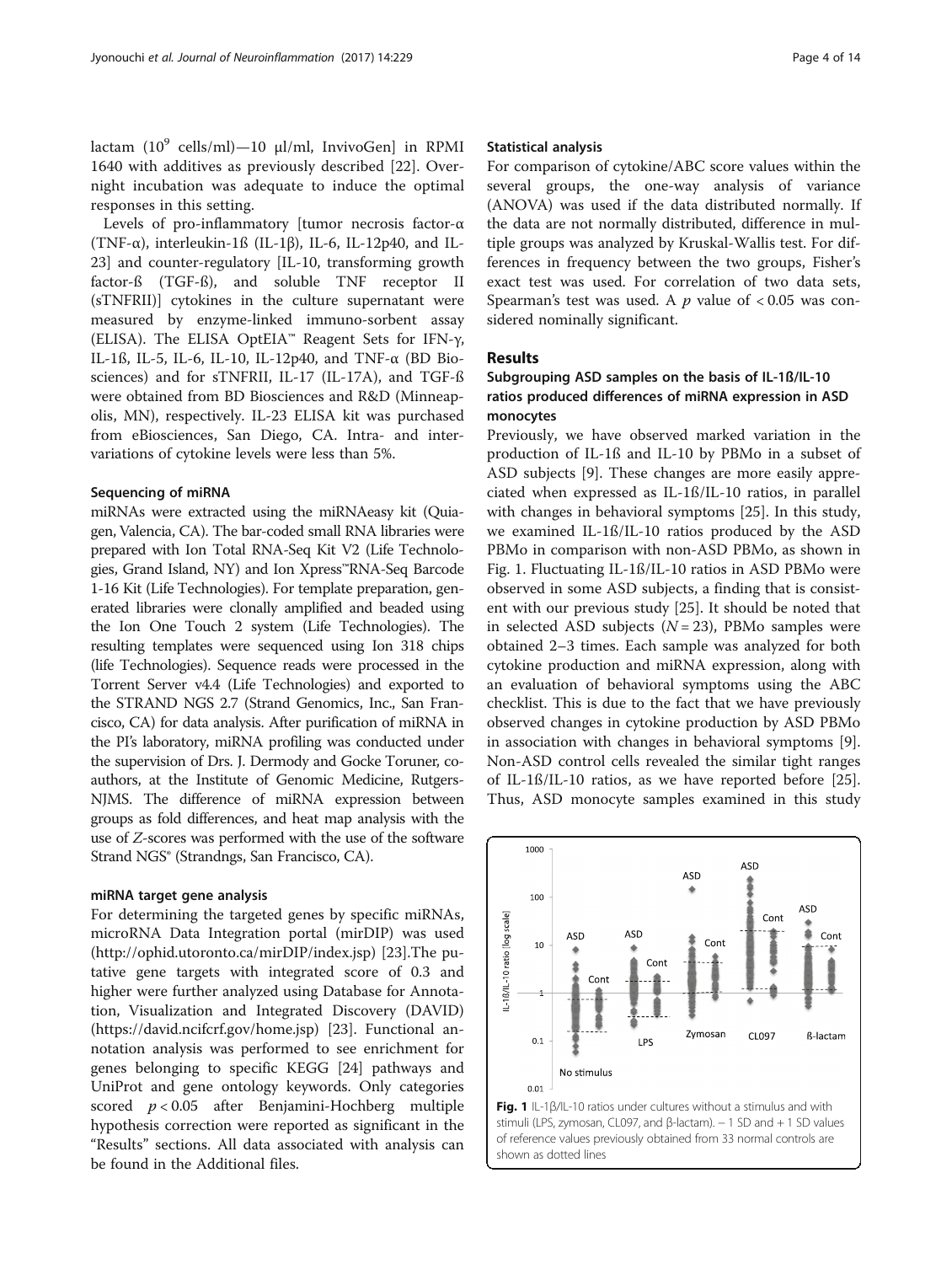<span id="page-4-0"></span>revealed a much higher frequency of high/low IL-1ß/IL-10 ratios that were either higher or lower than non-ASD control cells ( $p < 0.0005$  by Fisher's exact test). Therefore, we subdivided the ASD PBMo samples into high, normal, and low IL-1ß/IL-10 ratio groups, defining as described below [[25](#page-12-0)]:

### High IL-1ß/IL-10 ratio

IL-1ß/IL-10 ratios > +2SD than control cells under at least 1 culture condition and/or > +1SD under more than 2 culture conditions.

### Normal IL-1β/IL-10 ratio

IL-1ß/IL-10 ratios fall into − 1 SD < IL-1ß/IL-10 ratios < +1SD under all the culture conditions or  $+1$  SD < IL-1ß/IL-10 ratios < +2SD under only 1 culture condition.

#### Low IL-1β/IL-10 ratios

IL-1ß/IL-10 ratios < − 1 SD under at least 1 culture condition.

### Differences of miRNA expression in ASD monocytes on the basis of IL-1ß/IL-10 ratios

Differences in miRNA expression in each ASD subgroup as described above was examined in comparison with miRNA expression by non-ASD control cells, as well as between the above-described ASD groups.

ASD cells submitted for miRNA sequencing included cells with high ratio group ( $N = 43$ ), low ratios ( $N = 18$ ), and normal ratios  $(N = 47)$ .

ASD cells with high IL-1ß/IL-10 ratios revealed upregulated expression of multiple miRNAs, as compared to other ASD groups and non-ASD control cells (Table 2). In contrast, ASD cells with normal ratios revealed little differences from non-ASD controls (Table 2). ASD cells with low ratios revealed upregulation of 1 miRNA and downregulation of 2 miRNAs (Table 2). When all ASD samples were combined, no change in miRNA expression was observed, as compared to non-ASD controls. All the miRNAs revealed over 2-fold changes between the designated 2 groups are shown in Additional file [1](#page-11-0). Table [3](#page-5-0) summarizes miRNAs expressed at least more than 3-fold higher or lower in ASD cells with high/low IL-1ß/IL-10 ratios, as compared to non-ASD controls.

Difference of miRNA expression in these 3 ASD subgroups in comparison with non-ASD controls was analyzed with the use of Z-score heat map (Fig. [2\)](#page-5-0). Our results supported our initial results; ASD cells with high IL-1ß/IL-10 ratios revealed the most significant differences in miRNA expression, as compared to non-ASD controls, while ASD cells with normal ratios revealed the least difference (see Additional files [2](#page-11-0) and [3](#page-11-0) for Z test results in detail).

| Table 2 Differences of microRNA (miRNA) expression in ASD |  |
|-----------------------------------------------------------|--|
| subjects with high, normal, and low IL-1B/IL-10 ratio     |  |

|                                         | miRNA numbers                    | miRNA numbers    |
|-----------------------------------------|----------------------------------|------------------|
|                                         | Upregulated                      | Downregulated    |
| Comparison between ASD samples          |                                  |                  |
| High ratio <sup>a,b</sup> vs. low ratio | 21                               | $\Omega$         |
|                                         | $>$ 4-fold higher 3 <sup>a</sup> |                  |
|                                         | > 3-fold higher 3                |                  |
| High ratio vs. normal ratio             | 19                               | 0                |
|                                         | > 4-fold higher 4                |                  |
|                                         | > 3-fold higher 2                |                  |
| Low ratio vs. normal ratio              | 0                                | 0                |
| Comparison with normal<br>controls      |                                  |                  |
| High ratio vs. controls                 | 7                                | 0                |
|                                         | > 3-fold higher 2                |                  |
| Low ratios vs. controls                 | 1                                | 2                |
|                                         |                                  | > 3-fold lower 1 |
| Normal ratios vs. controls              | 0                                | 1                |
| All ASD samples vs. controls            | 0                                | 0                |

<sup>a</sup>High, normal, and low IL-1ß/IL-10 ratio groups were defined in the 1st paragraph of the "[Results](#page-3-0)" section <sup>b</sup>

<sup>b</sup>Numbers of ASD samples submitted for miRNA sequencing are the following: high ratio group ( $N = 43$ ), low ratio group ( $N = 18$ ), and normal ratio group ( $N = 18$ 47). Among non-ASD control cells ( $N = 27$ ), 23 samples revealed normal IL-1 $\beta$ /IL-10 ratios, 2 samples revealed high ratios with  $> + 1$  SD in 2 culture conditions. and 2 samples had low ratios with  $\lt$  - 1 SD in 2 culture conditions. Thus, ASD samples examined in this study revealed much higher frequency of high/low IL-1ß/IL-10 ratios, as compared to non-ASD control cells ( $p < 0.0005$  by Fisher's exact test)

### miRNA target gene analysis results

miRNA target gene analysis was done between groups when initial mirDIP analysis identified target genes. The detailed results of Z test are shown in Additional files [4](#page-11-0), [5,](#page-11-0) and [6](#page-11-0) (see Additional files [4, 5,](#page-11-0) and [6](#page-11-0) for groups A, B, and C analysis, respectively).

### ASD cells with high IL-1ß/IL-10 ratios vs. ASD cells with normal ratios (group A)

One thousand four hundred sixty-one putative targets were identified by mirDIP. Further analysis with DAVID software revealed that genes on Ras signaling ( $p = 1 \times 10$ ), MAPK signaling  $(p = 1 \times 10^{-3})$ , and PI3K-AKT signaling  $(p = 1 \times 10^{-2})$  pathways were overrepresented among the submitted gene targets. In addition, functional analysis clustering indicated genes with UniProt keywords such as transcription regulation (*p* = 7.11 × 10<sup>-11</sup>), transcription (*p* = 7.68 × 10<sup>-11</sup>), zinc finger (*p* = 1.4 × 10<sup>-6</sup>), cell junction ( $p = 5.9 \times 10^{-6}$ ), synapse ( $p =$  $3.8 \times 10^{-4}$ ), post-synaptic membrane ( $p = 7 \times 10^{-7}$ ), and gene ontology terms like cell junctions ( $p = 3. \times 10^{-4}$ ), cell-cell adhesion ( $p = 7.2 \times 10^{-4}$ ), and cell adherens junctions ( $p = 1.4 \times 10^{-4}$ ) are overrepresented.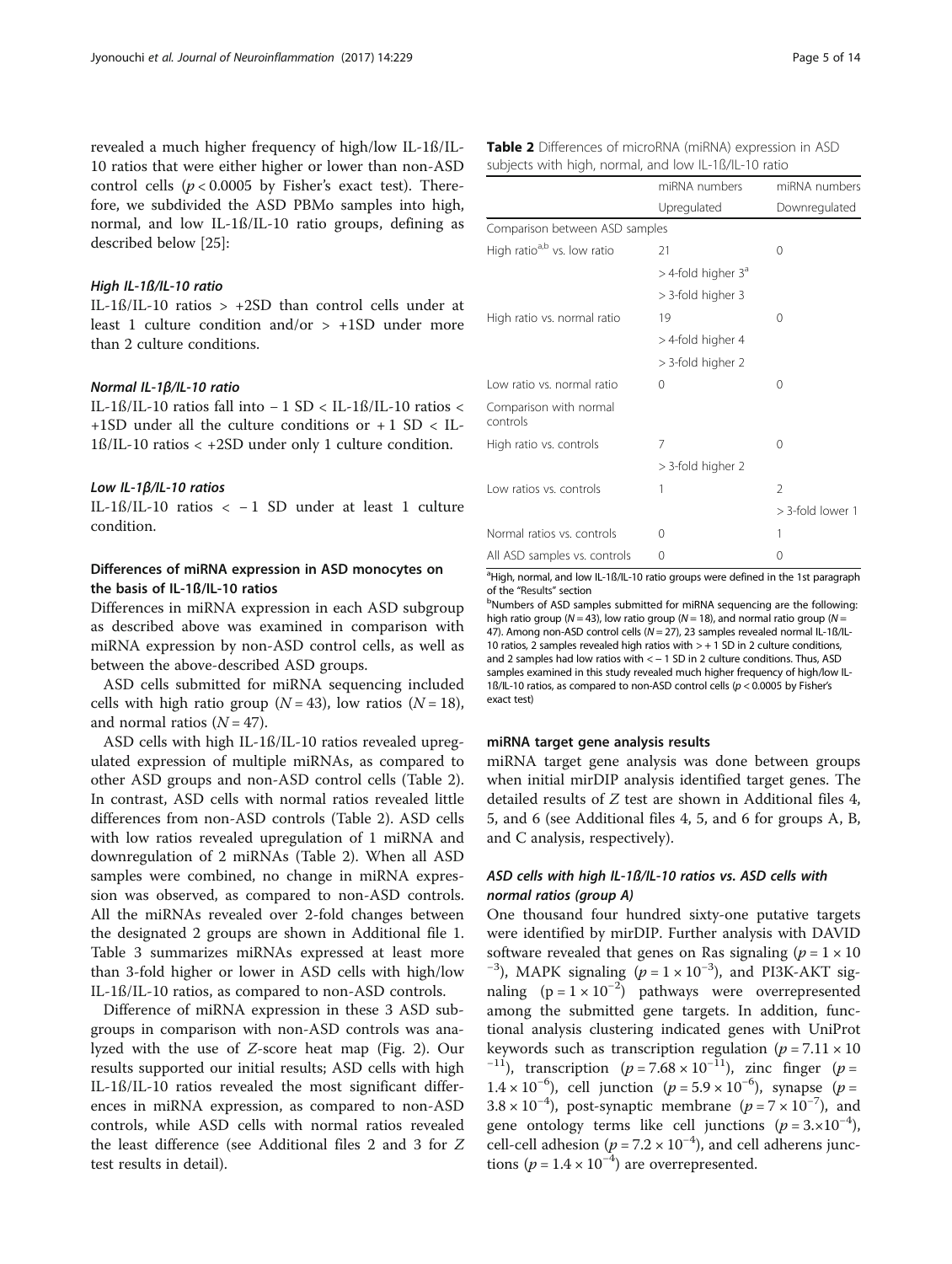ratios (group B) One thousand two hundred thirty-four putative targets were identified by mirDIP. Further analysis with DAVID software revealed that genes on Ras signaling ( $p = 4.5 \times 10$ ) and MAPK signaling  $(p = 2.7 \times 10^{-2})$  pathways were overrepresented among the submitted gene targets. In addition, functional analysis clustering indicated genes with UniProt keywords such as transcription regulation  $(p = 4.1 \times 10^{-8})$ , transcription  $(p = 4.9 \times 10^{-8})$ , zinc finger  $(p = 2.9 \times 10^{-6})$ , cell junction  $(p = 1.54 \times 10^{-8})$ , synapse  $(p = 1.54 \times 10^{-8})$  $= 2.8 \times 10^{-5}$ ), autism spectrum disorder (p = 1.9 × 10<sup>-4</sup>), and gene ontology terms like cell junctions ( $p = 2.5 \times 10$ ), cell-cell adhesion ( $p = 2.5 \times 10^{-4}$ ), and cell adherens junctions ( $p = 7.9 \times 10^{-3}$ ) are overrepresented.

ASD cells with higher IL-1ß/IL-10 ratio vs. ASD cells with low

### ASD cells with high IL-1ß/IL-10 ratios vs. non-ASD control cells (group C)

Two hundred sixty-three putative targets were identified by mirDIP. Further analysis with DAVID software revealed no enrichment of a specific KEGG pathway. Functional analysis clustering indicated genes with Uni-Prot keywords such as transcription regulation ( $p =$  $2.8 \times 10^{-5}$ ), transcription (p = 2.7 × 10<sup>-5</sup>), cell junction  $(p = 1 \times 10^{-2}),$  $(p = 1 \times 10^{-2})$  are overrepresented.

These results are consistent with potential impact of differential miRNA changes through genes important in key signal transduction pathways, zinc-finger domain transcription, and molecules important in formation of synaptic junctions.

<span id="page-5-0"></span>Table 3 miRNAs with notable changes between groups

| a                                       |                                                                                                                                                                                                                                                                                                                                                                                                                                                |
|-----------------------------------------|------------------------------------------------------------------------------------------------------------------------------------------------------------------------------------------------------------------------------------------------------------------------------------------------------------------------------------------------------------------------------------------------------------------------------------------------|
| ASD cells - high<br>IL-1ß/IL-10 ratios  |                                                                                                                                                                                                                                                                                                                                                                                                                                                |
| ASD cells - low<br>IL-1ß/IL-10 ratios   |                                                                                                                                                                                                                                                                                                                                                                                                                                                |
| ASD cells -normal<br>IL-1ß/IL-10 ratios |                                                                                                                                                                                                                                                                                                                                                                                                                                                |
| Non-ASD<br>Control cells                |                                                                                                                                                                                                                                                                                                                                                                                                                                                |
| b                                       | <b>Tomor and and the Commission</b>                                                                                                                                                                                                                                                                                                                                                                                                            |
| Whole ASD cells                         |                                                                                                                                                                                                                                                                                                                                                                                                                                                |
| Non-ASD<br>Control cells                |                                                                                                                                                                                                                                                                                                                                                                                                                                                |
|                                         | Fig. 2 Heat map analysis results of miRNA expression by ASD monocytes with high, normal, and low IL-1ß/IL-10 ratios, in comparison with non-ASD<br>control monocytes (panel A) and heat map analysis results of whole ASD samples vs. non-ASD controls (panel B). Significant difference in miRNA<br>expression between ASD vs. non-ASD control cells only became apparent, when the cells were subdivided, on the basis of IL-1ß/IL-10 ratios |

| miRNAs       | Changes observed                                                                                                                                                               |
|--------------|--------------------------------------------------------------------------------------------------------------------------------------------------------------------------------|
| $miR-342$    | Higher in ASD cells with high IL-1B/IL-10 ratios as compared all<br>other study groups<br>Lower in ASD cells with low and normal IL-1B/IL-10 ratios as<br>compared to controls |
| miR-181a-1/2 | Higher in ASD cells with high IL-1B/IL-10 ratios as compared all<br>other study groups                                                                                         |
| $miR-93$     | Higher in ASD cells with high IL-1B/IL-10 ratios as compared all<br>other study groups                                                                                         |
| miR-223      | Higher in ASD cells with high IL-1B/IL-10 ratios as compared all<br>other study groups                                                                                         |
| miR-1248     | Higher in ASD cells with high or low IL-1B/IL-10 ratios as<br>compared to controls                                                                                             |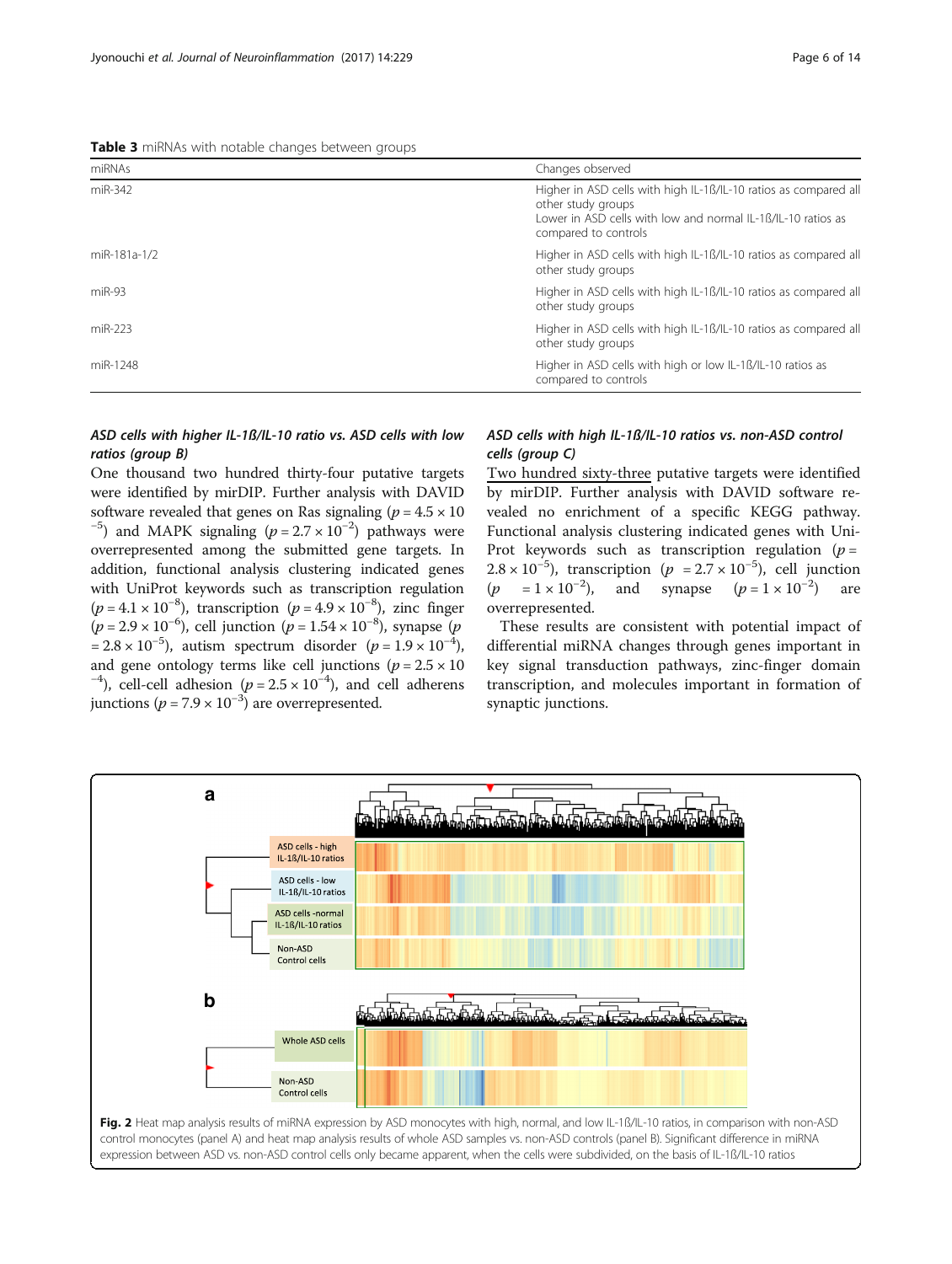### <span id="page-6-0"></span>Changes in inflammatory and counter-regulatory cytokine expression in ASD cells on the basis of IL-1ß/IL-10 ratios Since the miRNAs that were upregulated in the ASD cells with high IL-1ß/IL-10 ratios were those associated with regulation of key signaling pathways of inflammation, we examined the changes of inflammatory and counterregulatory cytokines produced by PBMo under all culture conditions tested. The results are summarized in Table 4.

Since our initial subgrouping of ASD PBMo was based on IL-1ß/IL-10 ratios, the observed increase in IL-1ß production and decrease in IL-10 production in ASD PBMo with high IL-1ß/IL-10 ratios were expected. However, we also observed an increase in the production of TNF- $\alpha$  and IL-6, an inflammatory cytokine, and a decrease in the production of TGF-ß, a counter-regulatory cytokine in ASD

PBMo with high ratios. In ASD PBMo with low IL-1ß/IL-10 ratios, we observed a decrease in the production of both IL-1ß and TNF-α and an increase in IL-10 (Table 4). In addition, ASD PBMo with normal ratios still produced higher levels of IL-1ß and IL-10 than non-ASD cells and ASD cells with low ratios (Table 4). These results indicate that there are changes in production of other cytokines, other than IL-1ß and IL-10.

### Changes in behavioral scores in ASD subjects when ASD cells reveals high, normal, or low IL-1ß/IL-10 ratios

Previously, we observed an association between changes in cytokine levels produced and certain behavioral symptoms in some ASD subjects who had fluctuating behavioral symptoms [[9\]](#page-12-0). This study also addressed whether

Table 4 Cytokine production by purified ASD PBMo with high, normal, or low IL-1ß/IL-10 ratios

| Cytokine measured  | Stimulant  | ASD—high $(N = 43)$   | IL-1 $\beta$ /IL-10 ratio ASD—normal (N = 47) | $ASD$ —low ( $N = 18$ )        | Non-ASD cells $(N = 27)$ |
|--------------------|------------|-----------------------|-----------------------------------------------|--------------------------------|--------------------------|
| $IL-1\beta^a$      | Medium     | $628.7 \pm 455.9$     | $420.8 \pm 210.2$                             | $206.0 \pm 191.2$              | $306.2 \pm 199.3$        |
|                    | <b>LPS</b> | $2518.0 \pm 1012.0$   | $1968.0 \pm 460.2$                            | $1407.2 \pm 586.7$             | $1968.2 \pm 460.2$       |
|                    | Zymosan    | $2640.2 \pm 958.0$    | $2205.6 \pm 715.2$                            | $1682.6 \pm 951.3$             | $1872.0 \pm 692.1$       |
|                    | CL097      | $3470.2 \pm 917.0$    | $3008.8 \pm 848.0$                            | $2836.2 \pm 1126.3$            | $2257.1 \pm 1040.7$      |
|                    | ß-lactam   | $2452.2 \pm 1056.3$   | $2108.3 \pm 713.6$                            | $1725.3 \pm 924.6$             | $1726.2 \pm 566.9$       |
| $IL-6b$            | Medium     | $3701.5 \pm 1746.2$   | $3784.4 \pm 1137.1^8$                         | $2829.1 \pm 1197$ <sup>j</sup> | $2892.2 \pm 1258.0$      |
|                    | <b>LPS</b> | $23,478.1 \pm 9649.6$ | $22,071.3 \pm 10,$<br>171.0                   | $24,177.8 \pm 10,285.6$        | $18,459.5 \pm 10,120.8$  |
|                    | Zymosan    | $4945.1 \pm 1406.1$   | $5064.0 \pm 841.9$                            | $5147.9 \pm 1705.8$            | $5050.3 \pm 1068.3$      |
|                    | CL097      | $4025.3 \pm 1335.0$   | $4382.5 \pm 988.2$                            | $5180.6 \pm 2170.4$            | $4111.3 \pm 1556.5$      |
|                    | ß-lactam   | $4842.3 \pm 1238.1$   | $4780.5 \pm 1048.8$                           | $5130.9 \pm 1935.2$            | $4641.6 \pm 1184.9$      |
| $TNF-a^c$          | Medium     | $95.7 \pm 100.2$      | $101.3 \pm 139.3$                             | $49.0 \pm 70.0$ <sup>i</sup>   | $73.7 \pm 114.3$         |
|                    | <b>LPS</b> | $478.9 \pm 373.9$     | $509.5 \pm 411.5$                             | $196.8 \pm 194.9$ <sup>i</sup> | $363.8 \pm 399.7$        |
|                    | Zymosan    | $716.4 \pm 463.4$     | $731.0 \pm 546.0$                             | $309.0 \pm 241.8^6$            | $774.4 \pm 587.8$        |
|                    | CL097      | $1148.1 \pm 900.3$    | $1304.7 \pm 843.2$                            | $889.4 \pm 534.9^e$            | $859.6 \pm 685.2$        |
|                    | ß-lactam   | $1200.5 \pm 859.9$    | $1136.5 \pm 681.8$                            | $689.2 \pm 440.3^6$            | $1061.2 \pm 565.5$       |
| $IL-10a$           | Medium     | $678.5 \pm 411.1$     | $789.6 \pm 319.9^8$                           | $741.8 \pm 447.7$              | $533.4 \pm 301.8$        |
|                    | <b>LPS</b> | $1195.0 \pm 338.7$    | $1444.9 \pm 325.2^8$                          | $1556.6 \pm 465.5^8$           | $1239.8 \pm 358.0$       |
|                    | Zymosan    | $851.9 \pm 388.4$     | $1144.6 \pm 339.1^8$                          | $1166.0 \pm 545.0^8$           | $874.5 \pm 381.1$        |
|                    | CL097      | $235.3 \pm 197.5$     | $683.4 \pm 408.5^8$                           | $924.8 \pm 549.0^8$            | $491.4 \pm 294.7$        |
|                    | ß-lactam   | $674.1 \pm 345.9$     | $994.7 \pm 355.5^8$                           | $1126.5 \pm 549.0^8$           | $740.7 \pm 412.0$        |
| TGF-ß <sup>d</sup> | Medium     | $300.8 \pm 232.5$     | $452.5 \pm 341.8$                             | $418.2 \pm 232.6$              | $421.1 \pm 263.1$        |
|                    | <b>LPS</b> | $301.3 \pm 232.3$     | $424.0 \pm 332.3$                             | $407.2 \pm 253.9$              | $432.4 \pm 266.6$        |
|                    | Zymosan    | $257.8 \pm 212.2$     | $360.1 \pm 302.0$                             | $366.1 \pm 216.7$              | $375.5 \pm 225.5$        |
|                    | CL097      | $192.0 \pm 127.7$     | $363.3 \pm 316.4$                             | $370.1 \pm 300.1$              | $397.5 \pm 280.7$        |
|                    | ß-lactam   | $245.0 \pm 199.6$     | $314.3 \pm 201.4$                             | $403.7 \pm 308.6$              | $331.6 \pm 182.7$        |

as expected, IL-18 and IL-10 levels differ among the ASD cell groups with high, normal, and low IL-1ß/IL-10 ratios and non-ASD control cells (p < 0.005 by one-way ANOVA with the use of log-transformed data)

b<br>L-6 level production without stimuli differed among the groups tested, reflecting a higher IL-6 production by ASD cells with high and normal IL-1ß/IL-10 ratios  $(p < 0.05$  by one-way ANOVA with the use of log-transformed data)

<sup>C</sup>NF-a levels differed among groups under LPS- and CL097-stimulated cultures by one-way ANOVA with the use of log-transformed data (p < 0.01 for LPS and p < 0.05 for CL097)

 $^{\rm d}$ TGF-ß levels differed among groups under cultures without stimuli (p < 0.05) and under CL097-stimulated cultures (p < 0.005) by one-way ANOVA with the use of log-transformed data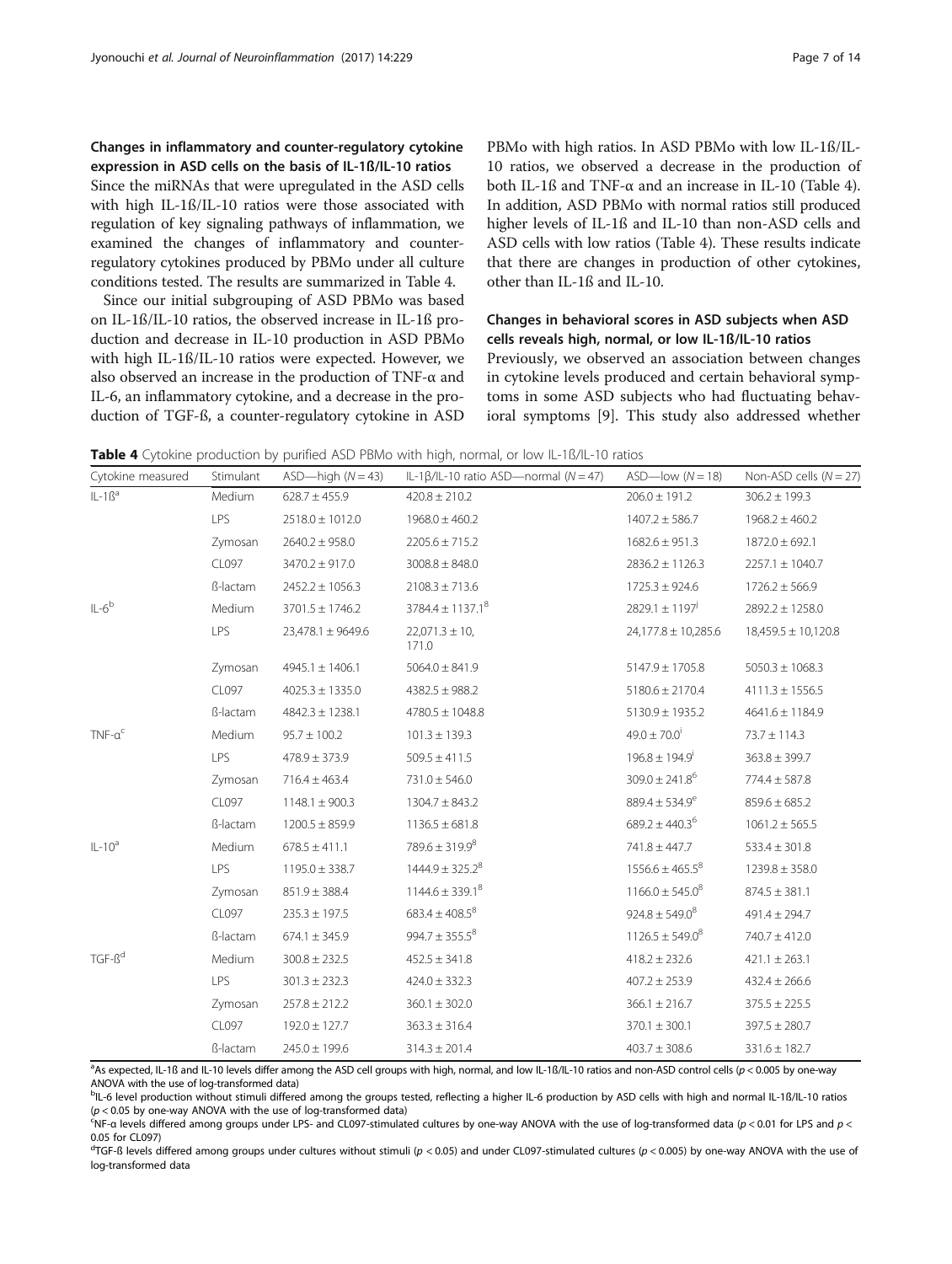<span id="page-7-0"></span>behavioral symptoms, assessed by ABC subscale scores, differ on the basis of changes in IL-1ß/IL-10 ratios; ABC questionnaires were filled out at the time of each PBMo obtainment, prior to venipuncture; it takes only 5– 10 min to filling out the ABC questionnaires. For a selected set of ASD subjects, we obtained multiple PBMo samples, and ABC questionnaires were completed prior to each PBMo sampling. A summary of ABC subscale scores is shown in Table 5. Lower scores of subscale II (lethargy) were observed in ASD subjects when their PBMo revealed low IL-1ß/IL-10 ratios (Table 5), while subscale V (inappropriate speech) scores were lower in ASD subjects when their PBMo had high ratios (Table 5).

### Association between ABC scores and cytokine levels produced by ASD PBMo

We then examined whether there was an association between ABC scores and changes in levels of inflammatory vs. counter-regulatory cytokines when ASD PBMo samples were divided into groups with high, normal, and low IL-1ß/IL-10 ratios. We reasoned that if innate immune responses play a role in ASD behavioral symptoms, we would be able to detect associations between ABC scores and cytokine levels produced by ASD PBMo, major innate immune cells in the periphery. We also reasoned that such an association may only be detected when innate immune responses deviated from normal responses. Therefore, high or low IL-1ß/IL-10 ratios were used as a marker for deviated innate immune responses. Our results revealed negative associations of between both IL-6 and IL-1ß levels under cultures with stimuli and ABC subscale I (irritability) scores in the low IL-1β/IL-10 ratio group (Table [6](#page-8-0)). In this group, without a stimulus, irritability scores were positively associated with the levels of IL-1ß and TNF-α (Table [6](#page-8-0)). In both the normal and high IL-1ß/IL-10 groups, such an association was less evident (Table [6\)](#page-8-0). A similar tendency was also observed between cytokine levels and ABC subscale II (Lethargy) and IV (hyperactivity) scores, although

Table 5 ABC subscale scores between ASD groups with high, normal, or low IL-1ß/IL-10 ratios<sup>a</sup>

|               | IL-1ß/IL-10 ratio |                                                      |             | Kruskal-Wallis test |
|---------------|-------------------|------------------------------------------------------|-------------|---------------------|
| ABC subscale  | <b>High</b>       | Normal                                               | low         | $p$ value           |
|               |                   | $15.8 \pm 6.9^{\circ}$ 14.7 $\pm$ 10.0 9.3 $\pm$ 5.6 |             | 0.1007              |
| $\parallel$   |                   | $11.2 \pm 7.2$ $11.3 \pm 9.7$ $5.5 \pm 5.3$          |             | 0.0493 <sup>b</sup> |
| $\mathbb{H}$  | $8.2 + 4.9$       | $6.7 + 5.1$                                          | $6.5 + 5.4$ | 0.3996              |
| $\mathsf{IV}$ |                   | $18.9 \pm 10.2$ $18.3 \pm 10.5$ $14.7 \pm 6.9$       |             | 0.4485              |
| $\vee$        | $2.9 \pm 2.8$     | $5.1 \pm 3.5$                                        | $5.0 + 4.2$ | $0.0443^{b}$        |

<sup>a</sup>Sample numbers are shown in Table [4](#page-6-0)

b<sub>Difference noted among groups, reflecting low ABC subscale II (Hyperactivity)</sub> in the low IL-1ß/IL-10 ratio groups and low ABC subscale V (inappropriate speech) in the high IL-1ß/IL-10 ratio groups

results were less significant (data not shown). In the high IL-1βIL-10 ratio group, ABC subscale III (stereotypy) scores were positively associated with levels of two inflammatory cytokines, IL-1ß and IL-6, under cultures stimulated with zymosan and CL097. However, such an association was not observed in either the normal or low IL-1ß/IL-10 ratio groups (Table [7\)](#page-9-0). These results indicate that the effects of cytokines on ASD behavioral symptoms may be altered in parallel with changes in IL-1ß/IL-10 ratios.

### Differences in clinical features in ASD subjects on the basis of IL-1ß/IL-10 ratios

We have reported before that certain ASD subjects revealed high or low IL-1ß/IL-10 ratios, depending on the time points when the sample was obtained, while others' IL-1ß/IL-10 ratios remained stable [[25](#page-12-0)]. The ASD subjects whose IL-1ß/IL-10 ratios remained stable generally fell into the group with normal IL-1ß/IL-10 ratios in our previous observation. Therefore, we also assessed differences in clinical features of ASD subjects enrolled in this study, on the basis of high/low IL-1ß/IL-10 ratios vs. normal ratios. Clinical features assessed include cognitive and adaptive skills and frequency of childhood illnesses associated with immune-mediated inflammation. The results revealed that ASD subjects with high/low IL-1ß/IL-10 ratios had a higher frequency of NFA and lower adaptive skills (Table [8](#page-9-0)). They also tended to reveal higher frequencies of seizure disorders and specific antibody deficiency, although this was not statistically significant, most likely due to low subject numbers. When we assessed ASD clinical features solely based on IL-1ß/IL-10 ratios in a larger numbers of subjects, we observed significantly higher frequencies of seizure disorders and antibody deficiency syndrome in ASD subjects with high/low IL-1ß/IL-10 ratios [\[25](#page-12-0)]. It should be noted that in non-ASD control subjects, no asthma, seizure disorders, or specific antibody deficiency were reported. Two non-ASD control subjects had history of NFA which was fully resolved at the time of sample obtainment.

### **Discussion**

Our study revealed that changes in miRNA expression by ASD PBMo paralleled changes in IL-1β/IL-10 ratios (higher or lower than non-ASD control cells). The miR-NAs altered in expression are those that affect key signaling pathways mediating or regulating inflammation processes. In addition, changes in IL-1β/IL-10 ratios were also associated with production of inflammatory and counter-regulatory cytokines other than IL-1β or IL-10 (Table [4\)](#page-6-0). Associations between ASD behavioral symptoms (assessed by ABC) and cytokine levels were also found to change, in parallel with changes in IL-1ß/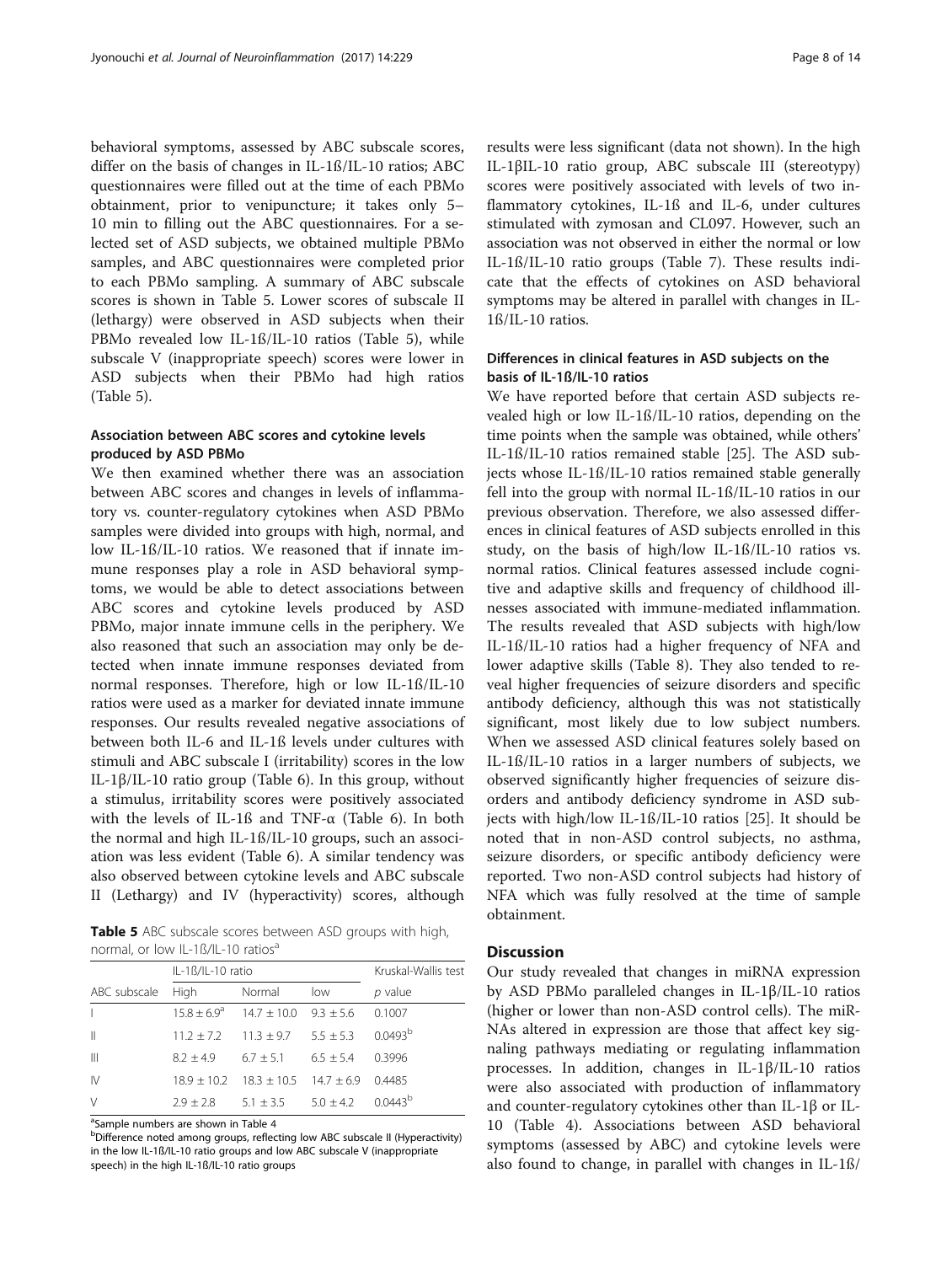| Irritability (ABC I)            |            | IL-1ß/IL-10 ratio      |                       |                       |
|---------------------------------|------------|------------------------|-----------------------|-----------------------|
| Cytokines measured <sup>a</sup> | Simulant   | High $(N = 43)$        | Normal $(N = 43)$     | Low $(N = 18)$        |
| $IL-1B$                         | None       | $-0.0693$ <sup>a</sup> | $-0.0966$             | 0.5841 (p < 0.05)     |
|                                 | LPS        | $-0.1675$              | $-0.2769$             | $-0.323$              |
|                                 | Zymosan    | $-0.2907$              | $-0.0977$             | $-0.6969 (p < 0.01)$  |
|                                 | CL097      | $-0.0535$              | $-0.1543$             | $-0.4646$             |
|                                 | ß-lactam   | $-0.4134(p < 0.02)$    | $-0.2494$             | $-0.5575(p < 0.05)$   |
| $IL-6$                          | None       | $-0.1135$              | 0.0348                | $-0.0089$             |
|                                 | LPS        | 0.0029                 | $-0.1326$             | $-0.6018(p < 0.05)$   |
|                                 | Zymosan    | $-0.0155$              | 0.1598                | $-0.6859(p < 0.01)$   |
|                                 | CL097      | $-0.1148$              | $-0.0457$             | $-0.7633(p < 0.005)$  |
|                                 | ß-lactam   | $-0.0524$              | 0.0015                | $-0.7307(p < 0.005)$  |
| $TNF-a$                         | None       | 0.0672                 | 0.2512                | 0.8359(p < 0.005)     |
|                                 | <b>LPS</b> | $-0.061$               | 0.3533 ( $p < 0.05$ ) | 0.6903 ( $p < 0.01$ ) |
|                                 | Zymosan    | $-0.0133$              | 0.3491 ( $p < 0.05$ ) | $-0.0376$             |
|                                 | CL097      | 0.0311                 | 0.1123                | 0.2257                |
|                                 | ß-lactam   | $-0.0789$              | 0.2143                | 0.1305                |
| $IL-10$                         | None       | $-0.0072$              | 0.0938                | 0.4956                |
|                                 | LPS        | $-0.2519$              | $-0.2478$             | 0.2102                |
|                                 | Zymosan    | $-0.1111$              | $-0.1858$             | 0.1925                |
|                                 | CL097      | $-0.0733$              | $-0.1351$             | $-0.3031$             |
|                                 | ß-lactam   | $-0.2178$              | $-0.3277$             | 0.323                 |

<span id="page-8-0"></span>Table 6 Correlation between cytokine levels and ABC subscale 1 (irritability) score

<sup>a</sup>Correlation coefficient by Spearman's test between cytokine levels and scores of ABC subscale I (irritability). Stimulants used for cultures are shown in the column 2

IL-10 ratios (Tables 6 and [7\)](#page-9-0). Our results indicate that IL-1ß/IL-10 ratios from ASD PBMo could serve as biomarkers for immune-mediated inflammation in some ASD subjects, in association with changes in miRNA expression.

High-throughput RNA sequencing revealed the existence of a large number of noncoding RNAs in the human genome and regulatory roles of evolutionally conserved short noncoding RNA or microRNA (miRNA) [\[26\]](#page-12-0). miRNAs control post-transcriptional gene expression by repressing translation or promoting degradation of messenger RNA (mRNA) by biding to the 3′UTD of target mRNAs [[26](#page-12-0)]. Monocyte and macrophage lineage cells play crucial roles in tissue inflammation and subsequent injury repair in multiple organs, including the brain [[27](#page-12-0), [28](#page-12-0)]. Interestingly, differentiation and cellular functions of monocyte/macrophage lineage cells are tightly regulated by miRNAs [\[29\]](#page-12-0).

As discussed briefly in the introduction, immunemediated inflammation has been implicated in the onset and progress of ASD. However, the fact that immune abnormalities reported in ASD children affect almost every arm of the immune system makes it difficult to understand the role that the immune system plays [[7](#page-12-0), [30](#page-12-0)]. On the other hand, findings of such varied immune abnormalities in ASD suggest that there may be impairments in the key signaling pathways that broadly affect the immune system. In that regard, the recently described animal model of autism with the use of germline mislocalization of PTEN [\[10](#page-12-0)] is intriguing. PTEN expression is widely regulated by the phosphatase network and is affected by upstream cytokines such as IL-1ß, produced by innate immune cells. PTEN expression is also known to be regulated by multiple miRNAs that can also be up- or downregulated by inflammatory mediators [\[31](#page-12-0)–[34\]](#page-12-0). Resultant PTEN-mediated changes in the phosphatase network can affect differentiation of T lineage cells, especially Treg cells as well as mitochondrial functions. It should be noted that patients suffering from congenital PTEN mutation (PTEN hamartoma tumor syndrome) suffer from various abnormalities of T and B lineage cells, autoimmune conditions, and mitochondrial dysfunctions [[11](#page-12-0)]. Broad changes in the immune system may also affect the brain's functions as well. In fact, we previously reported an association between ASD behavioral symptoms and monocyte cytokine production profiles in a subset of ASD children [[9](#page-12-0)]. Others also reported that both innate immune responses and T cell activation status are associated with more severe developmental impairment and/or aggressive behaviors in ASD subjects [\[35\]](#page-12-0).

Given these findings, we initially hypothesized that changes in cytokine production profiles by PBMo could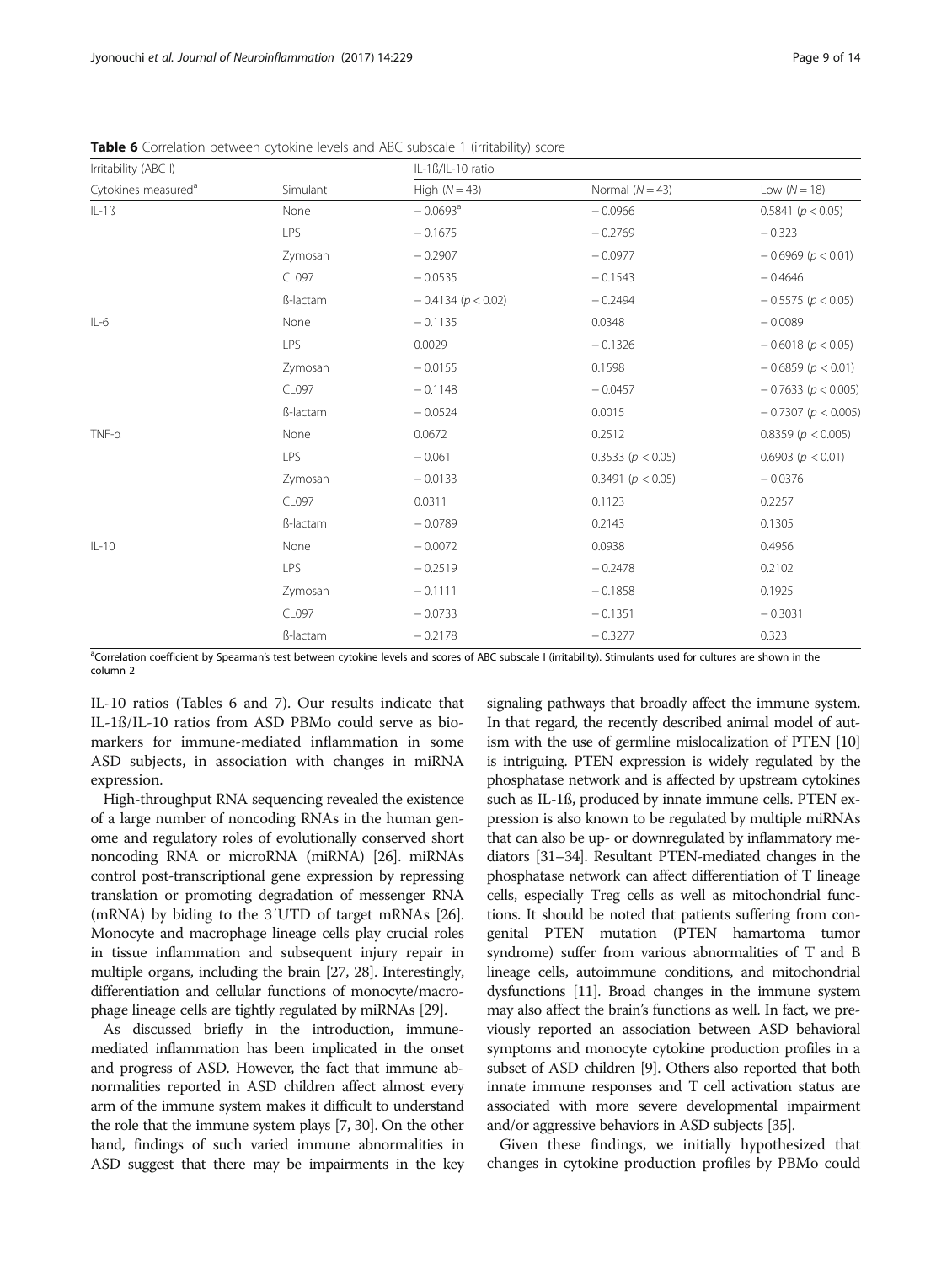| Stereotypy (ABC III) |            | IL-1ß/IL-10 ratio      |                   |                      |
|----------------------|------------|------------------------|-------------------|----------------------|
| Cytokines measured   | Stimulants | High $(N = 43)$        | Normal $(N = 47)$ | Low $(N = 18)$       |
| $IL-1B$              | None       | $0.0104^a$             | $-0.1728$         | 0.1151               |
|                      | LPS        | 0.1351                 | $-0.0961$         | $-0.1328$            |
|                      | Zymosan    | 0.3671 (p < 0.05)      | $-0.0671$         | 0.146                |
|                      | CL097      | 0.5686 ( $p < 0.005$ ) | $-0.0675$         | 0.1416               |
|                      | ß-lactam   | 0.327                  | $-0.1262$         | $-0.3518$            |
| $IL-6$               | None       | 0.0058                 | $-0.0023$         | $-0.0664$            |
|                      | LPS        | 0.3605 (p < 0.05)      | $-0.294$          | $-0.2102$            |
|                      | Zymosan    | 0.3321                 | 0.1932            | $-0.2323$            |
|                      | CL097      | 0.4092 ( $p < 0.02$ )  | $-0.2431$         | 0.0376               |
|                      | ß-lactam   | 0.4533 ( $p < 0.01$ )  | 0.0016            | $-0.0066$            |
| $TNF-a$              | None       | 0.0037                 | 0.065             | $-0.0944$            |
|                      | <b>LPS</b> | 0.2059                 | 0.2085            | $-0.0243$            |
|                      | Zymosan    | 0.2343                 | 0.2385            | 0.1416               |
|                      | CL097      | 0.2302                 | 0.0841            | $-0.312$             |
|                      | ß-lactam   | 0.1778                 | 0.1369            | $-0.3429$            |
| $IL-10$              | None       | 0.0849                 | 0.0562            | 0.4867               |
|                      | <b>LPS</b> | $-0.1605$              | 0.0094            | $0.5155(p = 0.0592)$ |
|                      | Zymosan    | $-0.0049$              | 0.2030            | 0.1018               |
|                      | CL097      | 0.2465                 | $-0.1753$         | $-0.0288$            |
|                      | ß-lactam   | $-0.0879$              | 0.1662            | 0.0133               |

<span id="page-9-0"></span>Table 7 Correlation between cytokine levels and ABC subscale 3 (stereotypy) score

<sup>a</sup>Correlation coefficient by Spearman's test between cytokine levels and scores of ABC subscale III (stereotypy). Stimulants used for cultures are shown in the column 2

affect other lineage cells through mediators released by PBMo. However, most cytokines released by PBMo have short half-lives (less than 1–2 h) [[36\]](#page-12-0). Thus, effects from cytokines released by PBMo may be limited to cells in the vicinity or via inflammatory refluxes through afferent nerves to the brain [\[37](#page-12-0)]. Alternatively, activated PBMo may migrate to target organs, such as the brain, and change into tissue macrophages [\[38\]](#page-12-0). However, this may take time and may not explain initial, swift effects of the innate immune responses on multiple organs. Then, are

Table 8 Summary of clinical features of ASD subjects with high/low IL-1ß/IL-10 ratios vs. ASD subjects with normal ratios

| Clinical characteristics              | ASD subjects<br>IL-1ß/IL-10 ratio<br>High or low<br>$(N = 43)$ | ASD subjects<br>IL-1ß/IL-10 ratio<br>Normal<br>$(N = 26)$ | Fisher's exact test |
|---------------------------------------|----------------------------------------------------------------|-----------------------------------------------------------|---------------------|
| Age median, year (range) <sup>a</sup> | $12.1(3.3-27.0)$                                               | 11.9 $(3.8-22)^a$                                         |                     |
| Gender (male/female)                  | 33:10                                                          | 20:6                                                      | 1.0                 |
| Cognitive skills $<$ 1st %            | 33/43 (76.7%)                                                  | 17/26 (65.3%)                                             | 0.4055              |
| Social skills <sup>b</sup> < 1st %    | 40/43 (93.0%)                                                  | 18/26 (69.2%)                                             | 0.0154              |
| NFA <sup>c</sup>                      | 31/43 (72.1%)                                                  | 11/26 (42.3%)                                             | 0.0373              |
| Seizures                              | 7/43 (16.3%)                                                   | $1/26$ $(3.8\%)$                                          | 0.243               |
| Asthma <sup>d</sup>                   | 5/43 (11.6%)                                                   | $1/26$ $(3.8\%)$                                          | 0.3978              |
| Allergic rhinitis                     | 7/43 (16.3%)                                                   | 2/26(7.7%)                                                | 0.4664              |
| Antibody deficiency                   | 8/43 (18.6%)                                                   | 2/26(7.7%)                                                | 0.2993              |

<sup>a</sup>Age entered to the study

**bSocial skills were based on school assessment and VABS scores conducted at school or at our clinic** 

<sup>c</sup>Non-IgE-mediated food allergy (NFA) and diagnosis of NFA are detailed in the methods section

<sup>d</sup>Non-ASD controls employed in this study were all developing typically without history of asthma, seizure disorder, or antibody deficiency. Allergic rhinitis is reported in 2 non-ASD controls. Two non-ASD subjects reported a history of NFA, but they were tolerating a regular diet at the time of sample obtainment, following complete resolution of NFA symptoms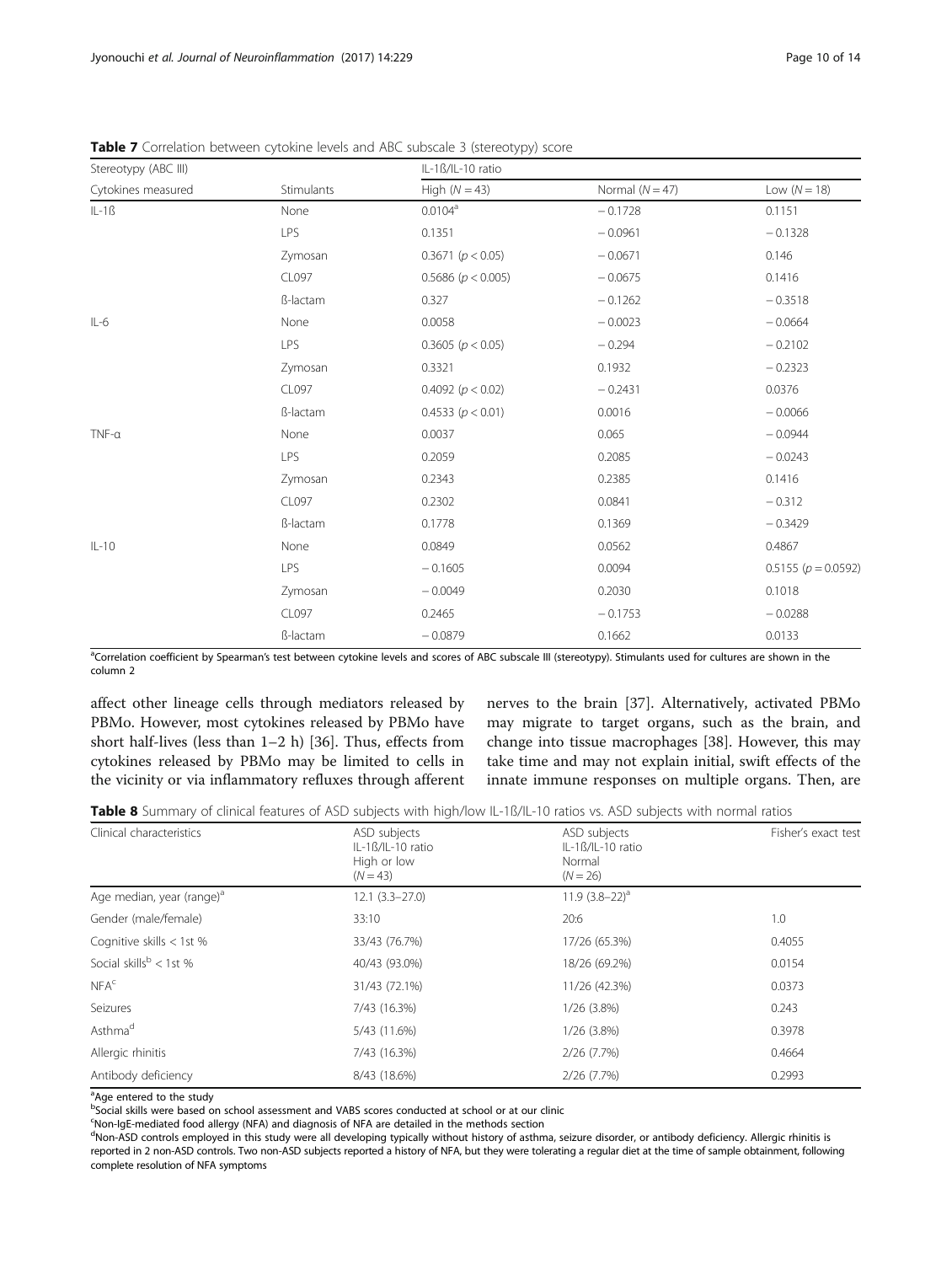there any other means by which macrophage/monocyte lineage cells can utilize for intercellular communications?

Recently, miRNAs emerged as major mediators of intercellular communications exerted by monocyte/ macrophage lineage cells [[39](#page-12-0)]. Monocyte/macrophage lineage cells secrete extracellular membrane vesicles that contain proteins, mRNA, and miRNAs; they are called microvesicles (MVs). Next to platelets, monocytes/ macrophage lineage cells are the 2nd most common contributors for MVs in the peripheral circulation [\[40](#page-12-0)]. miRNAs are stable in MVs and serve as mediators of intercellular communications to cells that are not closely located to these innate immune cells [\[29, 39\]](#page-12-0). In this way, local innate immune responses may exert action on multiple organs that are remotely located. The initial step to test this possibility is to determine whether miRNA expression changes in parallel with changes in IL-1β/IL-10 ratios. Thus, we examined miRNA expression in high, normal, or low IL-1ß/IL-10 ratio groups in ASD PBMo.

Previously, we found that the most notable differences in cytokine profiles by ASD vs. non-ASD control PBMo were in the production of IL-1β, an inflammatory cytokine, and IL-10, a counter-regulatory cytokine. In non-ASD control cells, we observed less variable levels of IL-1ß and IL-10, along with a tight positive association between IL-1ß and IL-10 [[9, 25\]](#page-12-0) and as was the case for control cells employed in this study (Fig. [1](#page-3-0)). In contrast, we found highly variable production of IL-10 and IL-1ß by ASD PBMo, resulting in variable IL-1ß/IL-10 ratios (Fig. [1\)](#page-3-0). In addition, the IL-1ß/IL-10 ratios can vary in the same ASD subject, and the ratios also appear to have an association with behavioral changes in ASD subjects, depending on the time of sampling [[25](#page-12-0)].

Given the regulatory role of miRNA in monocyte functions, as well as their role in intercellular communications, we hypothesized that PBMo from ASD subjects with high/low IL-1ß/IL-10 ratios reveal changes in expression of miRNAs that affect major signaling pathways controlling inflammatory processes. Indeed, we found up- or downregulation of miRNAs in ASD PBMo with high/low IL-1ß/IL-10 ratios. Interestingly, miR-181a is reported to regulate inflammatory responses in monocyte/macrophage lineage cells, partly through downregulating inflammatory cytokines [\[41\]](#page-12-0) and suppressing downstream signaling pathways involving PTEN [[33](#page-12-0), [42\]](#page-12-0). MiR-181a is also reported to affect mitochondrial functions and tolerance induction by T cells [\[43,](#page-12-0) [44](#page-13-0)]. On the other hand, miR-93 reportedly activates the PI3K/ Akt pathway, inhibiting translation of upstream genes including PTEN and PHLPP2 [\[32, 34\]](#page-12-0). This may result in a similar immune-dysregulated status that is found in patients with PTEN mutation [[11\]](#page-12-0). MiR-342 has been implicated with murine macrophage survival [\[45](#page-13-0)] and affects tissue repair and cell differentiation via TGF-ß signaling through Notch pathway [\[46](#page-13-0), [47\]](#page-13-0). miR-223 is reportedly associated with MV secretion by monocyte/ macrophage lineage cells [\[40](#page-12-0)] and implicated in the pathogenesis of inflammatory bowel disease [[48\]](#page-13-0). Reports on the functions of miR-1248 are limited, but one report indicated that miR-1248 over-expression in HeLa cells, a cervical cancer cell line, resulted in upregulation of inflammatory cytokines (IL-6 and IL-8) and other markers of inflammation [[49](#page-13-0)]. It should be noted that miRNA target gene analysis did support changes in miRNA expression affecting key signal transduction pathways, zinc-finger domain transcription, and molecules important in formation of synaptic junctions. Although our data were obtained from monocytes, our results may indicate changes in miRNA expression affecting both the immune system and the nervous system in some ASD subjects.

Since the observed changes in miRNA expression indicate that multiple steps of the signaling pathways may be affected, including other inflammatory/regulatory cytokines, we also examined whether levels cytokines other than IL-1β and IL-10 were also changed in association with IL-1ß/IL10 ratios. Indeed, we observed low production of TNF-α, an inflammatory cytokine, in ASD PBMo with low IL-1ß/IL-10 ratios and also low production of TGF-ß, a counter-regulatory cytokine, in ASD PBMo with high IL-1ß/IL-10 ratios. These results correlate to the changes in miRNA expression in ASD PBMo, given their functions as explained in the previous paragraph. Upregulation of miR-181a in ASD PBMo with high IL-1ß/IL-10 ratios may indicate that miR-181a was upregulated to counter-regulate excessive activation of the PI3K/Akt pathway, which may result in over-activation of monocytes.

In this study, we also examined whether ASD behavioral symptoms change in association with changes in cytokine production profiles in ASD PBMo. When the data were examined, on the basis of IL-1ß/IL-10 ratios, we found associations between cytokine levels and ASD behavior scores do change. Namely, ABC subscale II (lethargy) scores were lower when ASD PBMo revealed low IL-1ß/IL-10 ratios (Table [5\)](#page-7-0), which may reflect suppression of inflammation. ABC subscale V (inappropriate approach) scores were lower when ASD PBMo revealed high IL-1ß/IL-10 ratios (Table [5](#page-7-0)), which may reflect decrease in spontaneous speech from our clinical impression.

Interestingly, ABC irritability scores were negatively associated with levels of inflammatory cytokines (IL-1ß, IL-6) under cultures with stimulants, but positively associated with another inflammatory cytokine, TNF-α (Table [6](#page-8-0)). Such associations were less evident when ASD PBMo revealed high or normal IL-1ß/IL-10 ratios (Table [6](#page-8-0)). We observed a similar trend in ABC subscale IV (hyperactivity) (data not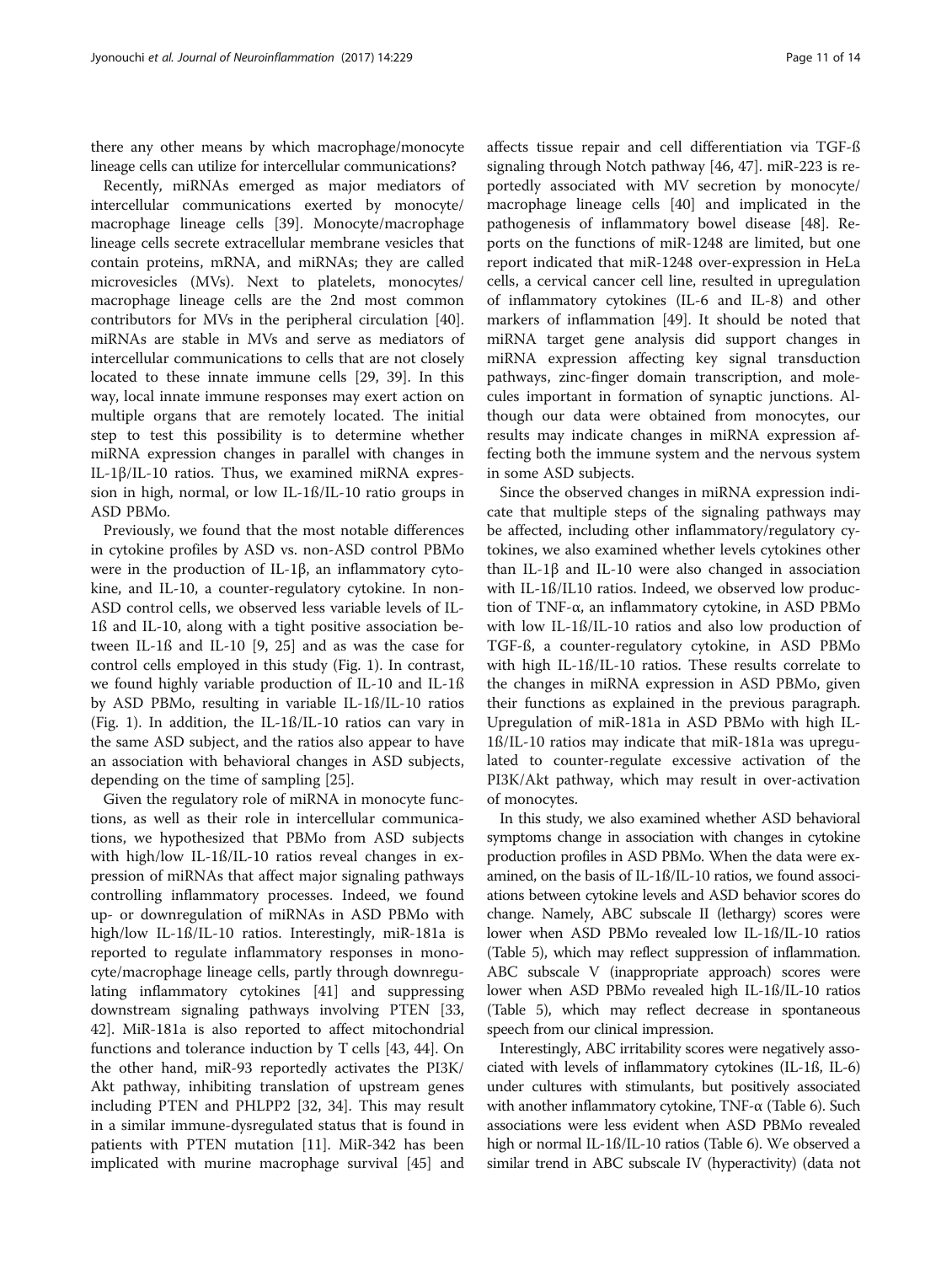<span id="page-11-0"></span>shown). In contrast, when ASD PBMo revealed high IL-1ß/IL-10 ratios, ABC scores assessed at the same time as PBMo sample obtainment revealed a positive association between IL-6 and IL-1ß levels and ABC subscale III (stereotypy) (Table [7](#page-9-0)). We did not observe a close association in changes in ABC scores with TGF-ß or IL-10 levels produced by PBMo in this study (Tables [6](#page-8-0) and [7](#page-9-0) and data not shown). These results may be interpreted that when innate immune responses are deviated from normal homeostasis, such aberrant responses significantly affect ASD behavioral symptoms, while when responses are not deviated, ASD core behavioral symptoms are not affected. However, further study with careful mechanistic evaluation will be necessary to assess our initial interpretation, in addition to the validation of the data with a larger number of study samples.

We also studied whether other clinical features and co-morbid conditions were associated with changes in IL-1ß/IL-10 ratios (Table [8](#page-9-0)). Since the same subjects can reveal either high or low IL-1ß/IL-10 ratios, depending on the time of sample obtainment [\[25\]](#page-12-0), frequencies of co-morbid conditions and cognitive activity/adaptive skills were compared in ASD subjects with high/low ratios vs. those with normal ratios. ASD subjects with high/low ratios revealed lower adaptive skills and a higher frequency of non-IgE-mediated food allergy. We also observed a tendency for higher frequency of both seizure disorders and specific antibody deficiency, as observed in our previous study, which had a larger number of study subjects, although we did not examine miRNA expression in that study [[25\]](#page-12-0).

### Conclusions

Our results indicate that changes in miRNA expression and cytokine production profiles are associated with changes in ASD behavioral symptoms, as well as frequency of co-morbid conditions in a subset of ASD subjects. The changes in miRNA expression that we detected along with changes in cytokine levels by ASD PBMo indicate that these changes may cause dysregulation in PTEN-mediated signaling pathways. This may in turn affect ASD behavioral symptoms. Our findings also support a role of immune-mediated inflammation in ASD and feasibility of the use of immune-modulating agents in ASD subjects with evidence of immune-mediated inflammation. Additional studies will be helpful to further assess the utility of miRNA expression and IL-1ß/IL-10 ratios by PBMo, as biomarkers of immune-mediated inflammation in ASD. Given the secretary natures of monocytes, serum miRNA levels may also serve as biomarkers of immune-mediated inflammation, as mir-223 being reported to be a biomarker for an inflammatory bowel disease [\[50\]](#page-13-0).

### Additional files

[Additional file 1:](dx.doi.org/10.1186/s12974-017-1003-6) A complete list of miRNAs showing differential expression (≥ 2 fold) between groups shown in Table [2.](#page-4-0) (XLSX 11 kb)

**[Additional file 2:](dx.doi.org/10.1186/s12974-017-1003-6)** Results of  $Z$  test of miRNA expression among ASD groups and non-ASD controls cells. (XLSX 182 kb)

**[Additional file 3:](dx.doi.org/10.1186/s12974-017-1003-6)** Results of  $Z$  test of miRNA expression between whole ASD cells and non-ASD control cells. (XLSX 261 kb)

[Additional file 4:](dx.doi.org/10.1186/s12974-017-1003-6) Results of miRNA target gene analysis of group A. (XLSX 626 kb)

[Additional file 5:](dx.doi.org/10.1186/s12974-017-1003-6) Results of miRNA target gene analysis of group B. (XLSX 543 kb)

[Additional file 6:](dx.doi.org/10.1186/s12974-017-1003-6) Results of miRNA target gene analysis of group C. (XLSX 105 kb)

#### Abbreviations

ABC: Aberrant Behavior Checklist; AC: Allergic conjunctivitis; ADI-R: Autism Diagnostic Inventory-Revisited; ADOS: Autism Diagnostic Observational Scale; Akt: Protein kinase B activated through PI3K-Akt pathway; AR: Allergic rhinitis; ASD: Autism spectrum disorder; IL: Interleukin; MIA: Maternal immune activation; NFA: Non-IgE-mediated food allergy; PB: Peripheral blood; PBMo: Peripheral blood monocytes; PI3K: Phosphoinositide 3-kinase; PTEN: Phosphatase and tension homolog; PST: Prick skin testing; SPUH: Saint Peter's University Hospital; TGF: Transforming growth factor; TLR: Toll-like receptor; TNF: Tumor necrosis factor; VABS: Vineland Adaptive Behavioral Scale

#### Acknowledgements

We thank Dr. L. Huguenin for the critical review of the manuscript.

#### Funding

This study was supported by funding from Autism Research Institute, San Diego, CA; Jonty Foundation, St. Paul, MN; and the Governor's Council for Medical Research and Treatment of Autism, DHHS, Trenton, NJ.

#### Availability of data and materials

Clinical features of the ASD subjects and miRNA sequencing results are available through NDAR data base ([https://ndar.nih.gov/\)](https://ndar.nih.gov/). The additional datasets used and/or analyzed during the current study are available from the corresponding author on a reasonable request.

#### Authors' contributions

HJ was responsible for the study design, recruitment of the study subjects, collection of clinical information and blood samples, analysis of the overall data, and preparation of most of this manuscript. LG conducted the cytokine production assays, prepared the miRNA samples, and assisted in the cytokine data analysis. DLS was mostly responsible for the miRNA sequencing and miRNA data analysis under the supervision of JJD and GT. DLS, JJD, and GT also reviewed the manuscript focusing on the miRNA analysis data. SB was responsible for the statistical analysis of the clinical data and cytokine production data. All the authors read and approved the final forms of manuscript.

#### Ethics approval and consent to participate

The study followed the protocol (SPUH #15:45) approved by the Institutional Review Board at our institution Saint Peter's University Hospital (SPUH), New Brunswick, NJ, USA. The signed consent form was obtained prior to the enrollment of the study subjects.

#### Consent for publication

N/A

#### Competing interests

The authors declare that they have no competing interests.

#### Publisher's Note

Springer Nature remains neutral with regard to jurisdictional claims in published maps and institutional affiliations.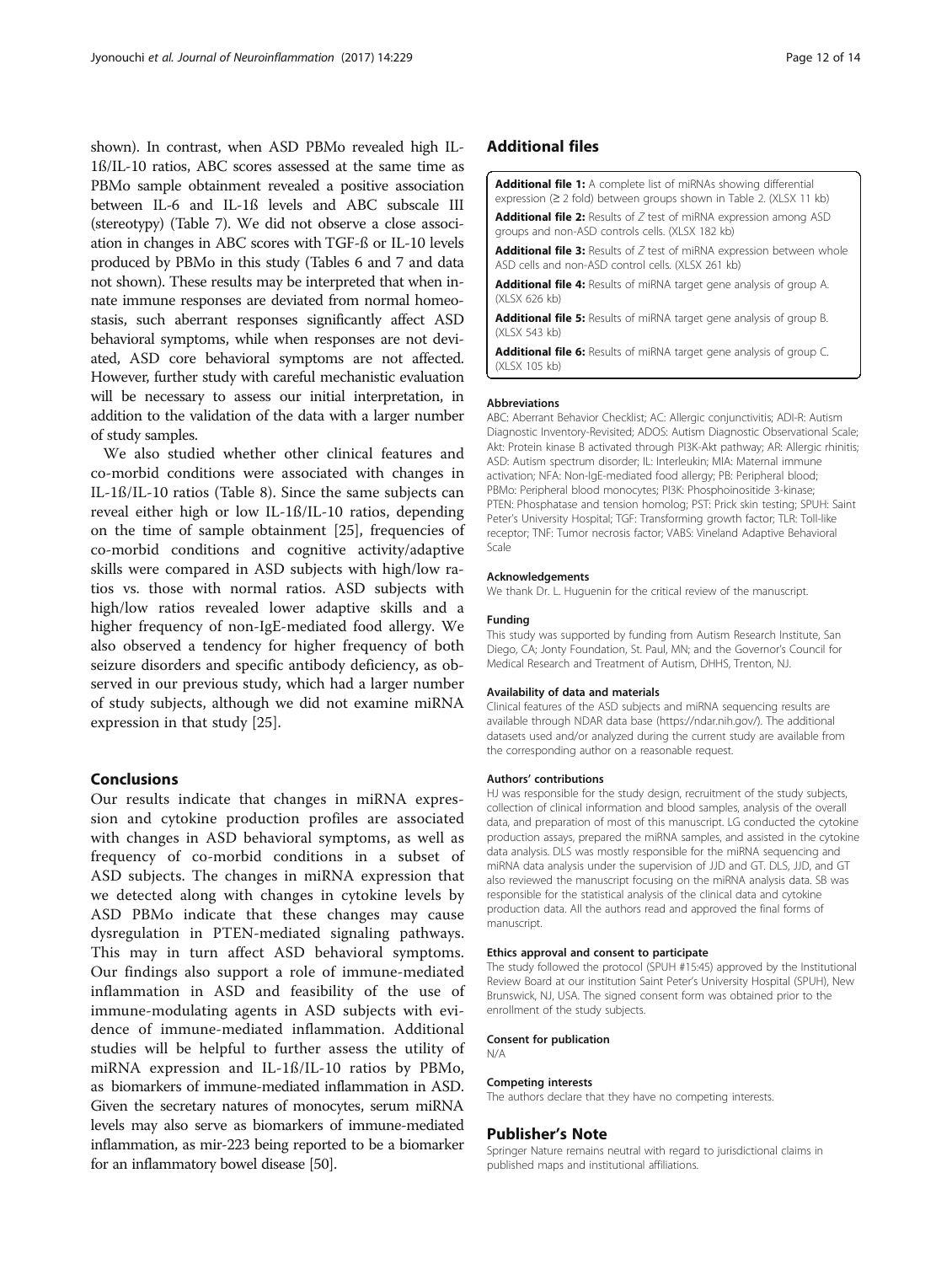### <span id="page-12-0"></span>Author details

<sup>1</sup>Department of Pediatrics, Saint Peter's University Hospital (SPUH), Rutgers-Robert Wood Johnson Medical School, 254 Easton Ave., New Brunswick, NJ 08901, USA. <sup>2</sup>Institute of Genomic Medicine, Rutgers-New Jersey Medical School (NJMS), Newark, NJ, USA. <sup>3</sup>Clinical cytogenetics/ Department of Hematopathology, MD Anderson Cancer Center, Houston, TX, USA.

# Received: 17 August 2017 Accepted: 14 November 2017<br>Published online: 25 November 2017

### References

- 1. Buie T, Campbell DB, Fuchs GJ 3rd, Furuta GT, Levy J, Vandewater J, Whitaker AH, Atkins D, Bauman ML, Beaudet AL, et al. Evaluation, diagnosis, and treatment of gastrointestinal disorders in individuals with ASDs: a consensus report. Pediatrics. 2010;125(Suppl 1):S1–18.
- 2. Cohen S, Conduit R, Lockley SW, Rajaratnam SM, Cornish KM. The relationship between sleep and behavior in autism spectrum disorder (ASD): a review. J Neurodev Disord. 2014;6:44.
- 3. Jyonouchi H. Under-recognized effects of allergic disorders on neuropsychiatric symptoms, in subjects with limited expressive language. J Clin Cell Immunol. 2016;7:413.
- 4. Jyonouchi H. Autism spectrum disorders and allergy: observation from a pediatric allergy/immunology clinic. Expert Rev Clin Immunol. 2010;6:397– 411.
- 5. Matelski L, Van de Water J. Risk factors in autism: thinking outside the brain. J Autoimmun. 2016;67:1–7.
- 6. McAllister AK. Immune contributions to cause and effect in autism spectrum disorder. Biol Psychiatry. 2017;81:380–2.
- 7. Jyonouchi H. Immunological abnormalities in autism spectrum disorders. Advances Neuroimmune Biol. 2013;4:141–59.
- 8. Careaga M, Murai T, Bauman MD. Maternal immune activation and autism spectrum disorder: from rodents to nonhuman and human primates. Biol Psychiatry. 2017;81:391–401.
- 9. Jyonouchi H, Geng L, Davidow AL. Cytokine profiles by peripheral blood monocytes are associated with changes in behavioral symptoms following immune insults in a subset of ASD subjects: an inflammatory subtype? J Neuroinflammation. 2014;11:187.
- 10. Tilot AK, Bebek G, Niazi F, Altemus JB, Romigh T, Frazier TW, Eng C. Neural transcriptome of constitutional Pten dysfunction in mice and its relevance to human idiopathic autism spectrum disorder. Mol Psychiatry. 2016;21: 118–25.
- 11. Chen HH, Handel N, Ngeow J, Muller J, Huhn M, Yang HT, Heindl M, Berbers RM, Hegazy AN, Kionke J, et al. Immune dysregulation in patients with PTEN hamartoma tumor syndrome: analysis of FOXP3 regulatory T cells. J Allergy Clin Immunol. 2017;139:607–20. e615
- 12. Tsujita Y, Mitsui-Sekinaka K, Imai K, Yeh TW, Mitsuiki N, Asano T, Ohnishi H, Kato Z, Sekinaka Y, Zaha K, et al. Phosphatase and tensin homolog (PTEN) mutation can cause activated phosphatidylinositol 3-kinase delta syndromelike immunodeficiency. J Allergy Clin Immunol. 2016;138:1672–80. e1610
- 13. Sun X, Sit A, Feinberg MW. Role of miR-181 family in regulating vascular inflammation and immunity. Trends Cardiovasc Med. 2014;24:105–12.
- 14. Aman MG, Singh NN, Stewart AW, Field CJ. The aberrant behavior checklist: a behavior rating scale for the assessment of treatment effects. Am J Ment Defic. 1985;89:485–91.
- 15. Owens JA, Spirito A, McGuinn M. The Children's Sleep Habits Questionnaire (CSHQ): psychometric properties of a survey instrument for school-aged children. Sleep. 2000;23:1043–51.
- 16. Sparrow SB Cicchetti, D.V, Vineland DV: Adaptive behavior scales survey form manual. American Guidance Service: Cirde Pines, MN 1985.
- 17. Boyce JA, Assa'ad A, Burks AW, Jones SM, Sampson HA, Wood RA, Plaut M, Cooper SF, Fenton MJ, Arshad SH, et al. Guidelines for the diagnosis and management of food allergy in the United States: report of the NIAIDsponsored expert panel. J Allergy Clin Immunol. 2010;126:S1–58.
- 18. Butrus S, Portela R. Ocular allergy: diagnosis and treatment. Ophthalmol Clin N Am. 2005;18:485–92. v
- 19. Nassef M, Shapiro G, Casale TB. Identifying and managing rhinitis and its subtypes: allergic and nonallergic components—a consensus report and materials from the respiratory and allergic disease foundation. Curr Med Res Opin. 2006;22:2541–8.
- 20. Nationa Asthma, Education, Prevention, Program. Expert panel report 3 (EPR-3):
- guidelines for the diagnosis and management of asthma—summary report 2007. J Allergy Clin Immunol. 2007;120:S94–138. 21. Orange JS, Ballow M, Stiehm ER, Ballas ZK, Chinen J, De La Morena M, Kumararatne D, Harville TO, Hesterberg P, Koleilat M, et al. Use and interpretation of diagnostic vaccination in primary immunodeficiency: a working group report of the Basic and Clinical Immunology Interest Section
- of the American Academy of Allergy, Asthma & Immunology. J Allergy Clin Immunol. 2012;130:S1–24. 22. Jyonouchi H, Geng L, Ruby A, Zimmerman-Bier B. Dysregulated innate immune responses in young children with autism spectrum disorders: their
- relationship to gastrointestinal symptoms and dietary intervention. Neuropsychobiology. 2005;51:77–85.
- 23. Huang DW, Sherman BT, Tan Q, Collins JR, Alvord WG, Roayaei J, Stephens R, Baseler MW, Lane HC, Lempicki RA. The DAVID gene functional classification tool: a novel biological module-centric algorithm to functionally analyze large gene lists. Genome Biol. 2007;8:R183.
- 24. Kanehisa M, Furumichi M, Tanabe M, Sato Y, Morishima K. KEGG: new perspectives on genomes, pathways, diseases and drugs. Nucleic Acids Res. 2017;45:D353–61.
- 25. Jyonouchi H, Geng L, Buyske S. Interleukin-1β/interleukin10 ratio produced by monocytes as a biomarker of neuroinflammation in autism. J Clin Cell Immunol. 2017;8:10.
- 26. Necsulea A, Kaessmann H. Evolutionary dynamics of coding and noncoding transcriptomes. Nat Rev Genet. 2014;15:734–48.
- 27. Das A, Sinha M, Datta S, Abas M, Chaffee S, Sen CK, Roy S. Monocyte and macrophage plasticity in tissue repair and regeneration. Am J Pathol. 2015; 185:2596–606.
- 28. Herz J, Filiano AJ, Smith A, Yogev N, Kipnis J. Myeloid cells in the central nervous system. Immunity. 2017;46:943–56.
- 29. Roy S. miRNA in macrophage development and function. Antioxid Redox Signal. 2016;25:795–804.
- 30. Gottfried C, Bambini-Junior V, Francis F, Riesgo R, Savino W. The impact of neuroimmune alterations in autism spectrum disorder. Front Psychiatry. 2015;6:121.
- 31. Xie W, Li Z, Li M, Xu N, Zhang Y. miR-181a and inflammation: miRNA homeostasis response to inflammatory stimuli in vivo. Biochem Biophys Res Commun. 2013;430:647–52.
- 32. Li C, Lyu J, Meng QH. MiR-93 promotes tumorigenesis and metastasis of non-small cell lung cancer cells by activating the PI3K/Akt pathway via inhibition of LKB1/PTEN/CDKN1A. J Cancer. 2017;8:870–9.
- 33. Tian Y, Xiao X, Gong X, Peng F, Xu Y, Jiang Y, Gong G. HBx promotes cell proliferation by disturbing the cross-talk between miR-181a and PTEN. Sci Rep. 2017;7:40089.
- 34. Jiang L, Wang C, Lei F, Zhang L, Zhang X, Liu A, Wu G, Zhu J, Song L. miR-93 promotes cell proliferation in gliomas through activation of PI3K/Akt signaling pathway. Oncotarget. 2015;6:8286–99.
- 35. Careaga M, Rogers S, Hansen RL, Amaral DG, Van de Water J, Ashwood P. Immune endophenotypes in children with autism spectrum disorder. Biol Psychiatry. 2017;81:434–41.
- 36. Burska A, Boissinot M, Ponchel F. Cytokines as biomarkers in rheumatoid arthritis. Mediat Inflamm. 2014;2014:545493.
- 37. Chavan SS, Tracey KJ. Essential neuroscience in immunology. J Immunol. 2017;198:3389–97.
- 38. Katsumoto A, Lu H, Miranda AS, Ransohoff RM. Ontogeny and functions of central nervous system macrophages. J Immunol. 2014;193:2615–21.
- 39. Raposo G, Stoorvogel W. Extracellular vesicles: exosomes, microvesicles, and friends. J Cell Biol. 2013;200:373–83.
- 40. Ismail N, Wang Y, Dakhlallah D, Moldovan L, Agarwal K, Batte K, Shah P, Wisler J, Eubank TD, Tridandapani S, et al. Macrophage microvesicles induce macrophage differentiation and miR-223 transfer. Blood. 2013;121:984–95.
- 41. Xie W, Li M, Xu N, Lv Q, Huang N, He J, Zhang Y. MiR-181a regulates inflammation responses in monocytes and macrophages. PLoS One. 2013;8:e58639.
- 42. Bi J, Zeng X, Zhao L, Wei Q, Yu L, Wang X, Yu Z, Cao Y, Shan F, Wei M. miR-181a induces macrophage polarized to M2 phenotype and promotes M2 macrophage-mediated tumor cell metastasis by targeting KLF6 and C/ EBPalpha. Mol Ther Nucleic Acids. 2016;5:e368.
- 43. Li L, Stary CM. Targeting glial mitochondrial function for protection from cerebral ischemia: relevance, mechanisms, and the role of microRNAs. Oxidative Med Cell Longev. 2016;2016:6032306.